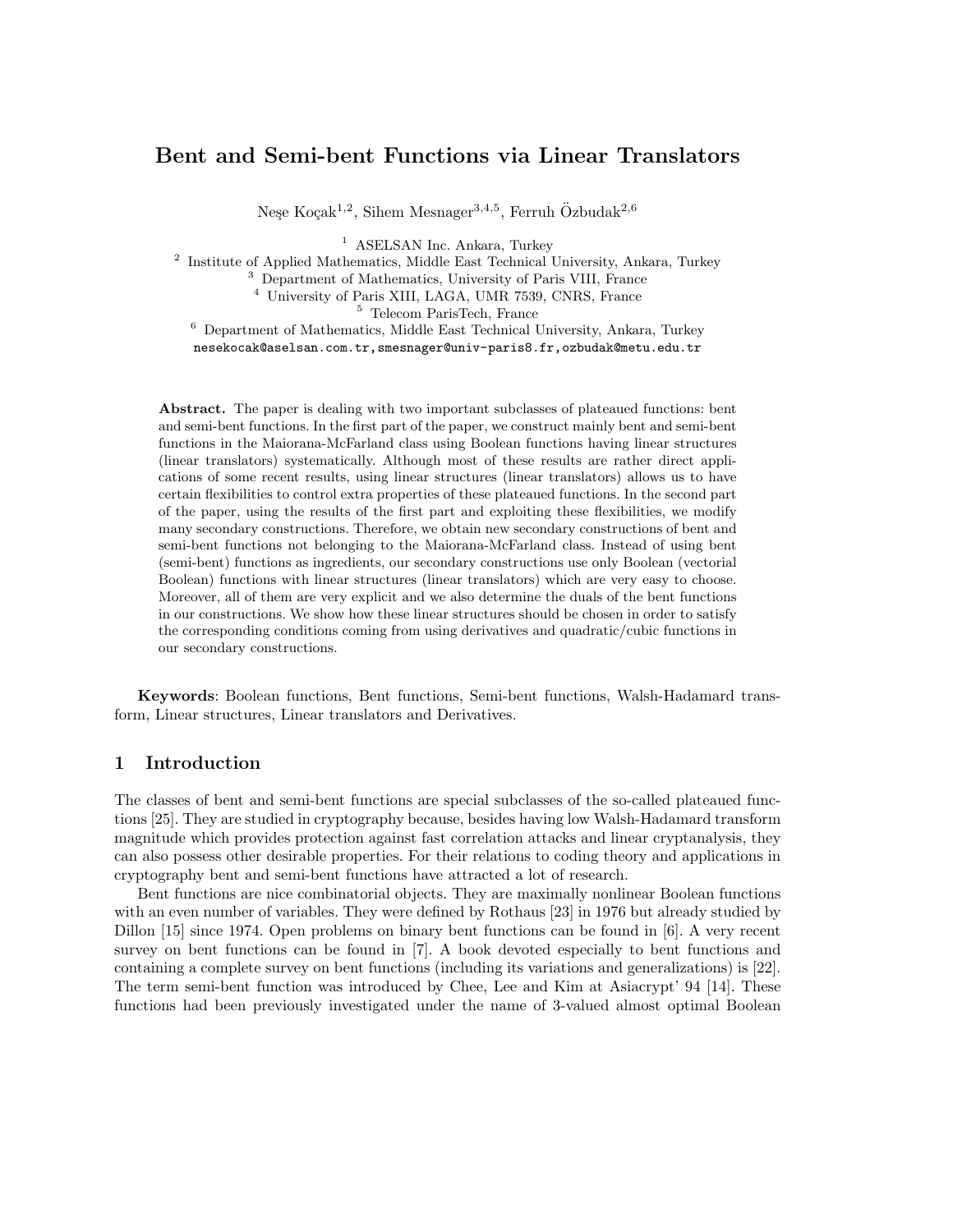functions. A survey containing open problems on semi-bent functions can be found in [20]. Despite the amount of research in the theory of bent and semi-bent functions, the classification of those functions is still elusive, therefore, not only their characterization, but also their construction are challenging problems. Several constructions of explicit bent and semi-bent functions have been proposed in the literature but investigation of such kind of functions is still needed.

The concept of a linear translator exists of *p*-ary function (see for instance [16]) but it was introduced in cryptography, mainly for Boolean functions (see for instance [10]). Functions with linear structures are considered as weak for some cryptographic applications. For instance, a recent attack on hash functions proposed in [1] exploits a similar weakness of the involved mappings. All Boolean functions using a linear translator have been characterized by Lai [17]. Further, Charpin and Kyureghyan have done the characterization for the functions in univariate variables from  $\mathbb{F}_{p^n}$ to  $\mathbb{F}_p$  of the form  $Tr_{\mathbb{F}_{p^n}/\mathbb{F}_p}(F(x))$ , where  $F(x)$  is a function over  $\mathbb{F}_{p^n}$  and  $Tr_{\mathbb{F}_{p^n}/\mathbb{F}_p}$  denotes the trace function from  $\mathbb{F}_{p^n}$  to  $\mathbb{F}_p$ . The result of Lai in [17] has been formulated recently by Charpin and Sarkar [13].

For a Boolean map, linear structures or linear translators are not desirable and are generally considered as a defect. In this paper, we show that one can recycle such Boolean functions to get Boolean functions with optimal or very high nonlinearity. More precisely, we show that one can obtain primary constructions of bent and semi-bent functions from Boolean maps having linear structures or linear translator in Sections 3, 4 and 5. All the primary constructions proposed in the paper belong to the well-known class of Maiorana-McFarland. However, an important feature of the bent functions presented in this paper is that their dual functions can be explicitly computed. Next, we focus on secondary constructions presented in [3] and in [4] (see also [19]). Note that several primary constructions have been derived in [19] and in [21] from the Carlet's result ([4], Theorem 3) which has been completed in ([19], Theorem 4). We show how to obtain new secondary constructions by reusing bent functions presented in the paper. Our new secondary constructions are very explicit and they use Boolean functions (vectorial Boolean functions) with certain linear structures (linear translators) as ingredients instead of bent or semi-bent functions. The conditions on such linear structures (linear translators) in our secondary constructions are easily satisfied. Finally, we show that one can construct bent functions from bent functions of Sections 3 and 4 by adding a quadratic or cubic function appropriately chosen.

This paper is organized as follows: We provide a short background in Section 2. We present explicit constructions of bent and semi-bent functions in Maiorana-McFarland type in Sections 3, 4 and 5. We give various secondary constructions in Sections 6, 7 and 8.

#### **2 Notation and Preliminaries**

For any set  $E, E^* = E \setminus \{0\}$  and  $\#E$  will denote the cardinality of E. A Boolean function on the finite field  $\mathbb{F}_{2^n}$  of order  $2^n$  is a mapping from  $\mathbb{F}_{2^n}$  to the prime field  $\mathbb{F}_2$ . Recall that for any positive integers k, and r dividing k, the trace function from  $\mathbb{F}_{2^k}$  to  $\mathbb{F}_{2^r}$ , denoted by  $Tr_r^k$ , is the mapping defined for every  $x \in \mathbb{F}_{2^k}$  as  $Tr_r^k(x) := x + x^{2^r} + x^{2^{2r}} + \cdots + x^{2^{k-r}}$ . For a Boolean function f on F2*<sup>n</sup>* , the Walsh-Hadamard transform of *f* is the discrete Fourier transform of the sign function  $\chi_f := (-1)^f$  of f, whose value at  $\omega \in \mathbb{F}_{2^n}$  is defined as  $\widehat{\chi_f}(\omega) = \sum_{x \in \mathbb{F}_{2^n}} (-1)^{f(x) + Tr_1^n(\omega x)}$ .

**Definition 1.** Let *n* be an even integer. A Boolean function f on  $\mathbb{F}_{2^n}$  is said to be bent if its Walsh *transform satisfies*  $\widehat{\chi_f}(a) = \pm 2^{\frac{n}{2}}$  *for all*  $a \in \mathbb{F}_{2^n}$ *.*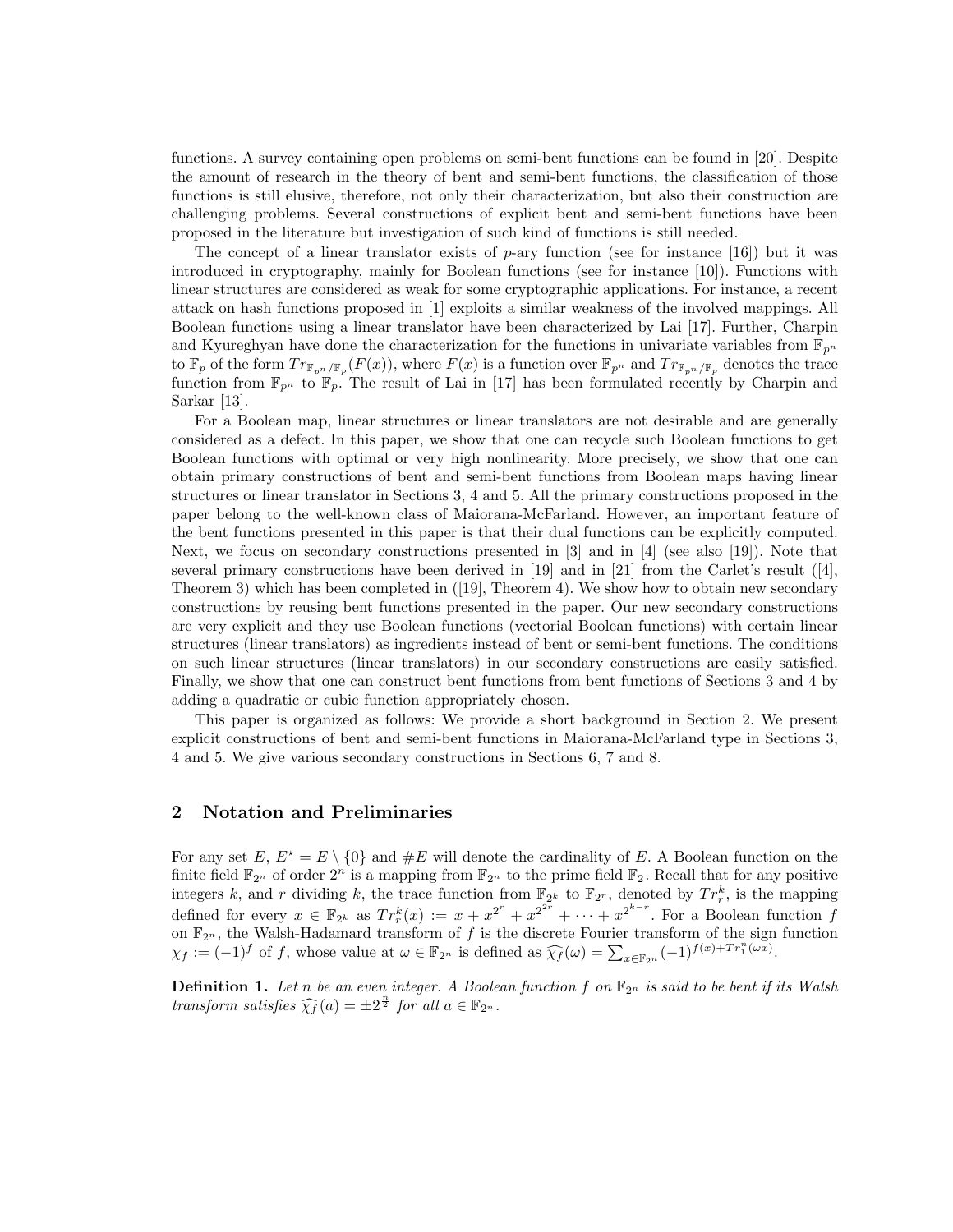Bent functions come in pairs. For a bent function *f* on  $\mathbb{F}_{2^n}$ , we define its *dual function*  $\tilde{f}$  as a Boolean function on  $\mathbb{F}_{2^n}$  satisfying the equation :  $(-1)^{\tilde{f}(x)}2^{\frac{n}{2}} = \widehat{\chi_f}(x)$  for all  $x \in \mathbb{F}_{2^n}$ .

The dual  $\tilde{f}$  of a bent function is also bent.

**Definition 2.** Let *n* be an even integer. A Boolean function  $f$  on  $\mathbb{F}_{2^n}$  is said to be semi-bent if its *Walsh transform satisfies*  $\widehat{\chi_f}(a) \in \{0, \pm 2^{\frac{n+2}{2}}\}$  *for all*  $a \in \mathbb{F}_{2^n}$ *.* 

**Definition 3.** [25] A Boolean function f on  $\mathbb{F}_{2^n}$  is said to be k-plateaued if its Walsh transform satisfies  $\widehat{\chi_f}(a) \in \{0, \pm 2^{\frac{n+k}{2}}\}$  for all  $a \in \mathbb{F}_{2^n}$  and for some fixed  $k, 0 \leq k \leq n$ .

When *n* is even, bent functions correspond to 0-*plateaued* functions and semi-bent functions correspond to 2-*plateaued* functions.

We refer to  $\left[5\right]$  for further background and important notions like algebraic representation, trace representation and bivariate representation of Boolean functions. We will mainly use bivariate representation of bent and semi-bent functions in this paper.

Next we recall definitions of linear translator and linear structure.

**Definition 4.** Let  $n = rk$ ,  $1 \leq k \leq n$ . Let f be a function from  $\mathbb{F}_{2^n}$  to  $\mathbb{F}_{2^k}$ ,  $\gamma \in \mathbb{F}_{2^n}^*$  and b be a constant of  $\mathbb{F}_{2^k}$ . Then  $\gamma$  is a b-linear translator of f if  $f(x) + f(x + u\gamma) = ub$  for all  $x \in \mathbb{F}_{2^n}$  and  $u \in \mathbb{F}_{2^k}$ . If  $f(x) + f(x + \gamma) = b$  for all  $x \in \mathbb{F}_{2^n}$ , then  $\gamma$  is called a b-linear structure of f.

The notion of *b*-*linear translator* is well known in the literature (see for example [16]). The notion of *b*-*linear structure is usually given for functions*  $f : \mathbb{F}_{2^n} \to \mathbb{F}_2$ , that is  $k = 1$  (see for example [9]).

*Remark 1.* Note that being *b*-linear translator is stronger than being *b*-linear structure if *k >* 1 and they are the same if  $k = 1$ . For example, let  $f : \mathbb{F}_{2^4} \to \mathbb{F}_{2^2}$  be a function defined as  $f(x) =$  $Tr_2^4(x^2 + \gamma x)$  where  $\gamma \in \mathbb{F}_{2^4} \backslash \mathbb{F}_{2^2}$ . Then,  $\gamma$  is a 0-linear structure of *f* but it is not a 0-linear translator of *f* as  $f(x + u\gamma) \neq f(x)$  for  $u \in \mathbb{F}_{2^2} \backslash \mathbb{F}_2$ .

The notions of linear structures, linear translators and derivatives are related.

**Definition 5.** Let  $F : \mathbb{F}_{2^n} \to \mathbb{F}_{2^m}$ . For  $a \in \mathbb{F}_{2^n}$ , the function  $D_aF$  given by  $D_aF(x) = F(x) +$  $F(x+a), \forall x \in \mathbb{F}_{2^n}$  *is called the derivative of F in the direction of a.* 

Note that  $D_{\gamma} f(x) = b$  for each  $x \in \mathbb{F}_{2^n}$  if and only if  $\gamma$  is a *b*-linear structure of *f*. Similarly,  $D_{u\gamma} f(x) = ub$  for each  $x \in \mathbb{F}_{2^n}$  and each  $u \in \mathbb{F}_{2^k}$  if and only if  $\gamma$  is a *b*-linear translator of *f*.

In the literature, usually, Boolean functions are denoted by small letters (like *f*) and vector Boolean functions are denoted by capital letters (like *F*). Nevertheless, for the sake of simplicity of notation, we also denote Boolean functions (vector Boolean functions) by capital letters (small letters) when it seems more appropriate in this paper.

### **3 Constructions of Bent and Semi-bent Boolean Functions from the Class of Maiorana-McFarland Using One Linear Structure**

A function  $H: \mathbb{F}_{2^m} \times \mathbb{F}_{2^m} \to \mathbb{F}_2$  is said to be in the class of Maiorana-McFarland if it can be written in bivariate form as

$$
H(x, y) = Tr_1^m (x\phi(y)) + h(y)
$$
\n(3.1)

where  $\phi$  is a map from  $\mathbb{F}_{2^m}$  to  $\mathbb{F}_{2^m}$  and h is a Boolean function on  $\mathbb{F}_{2^m}$ . It is well-known that we can choose  $\phi$  so that *H* is bent or *H* is semi-bent. Indeed, it is well-known that bent functions of the form (3.1) come from one-to-one maps while 2-to-1 maps lead to semi-bent functions.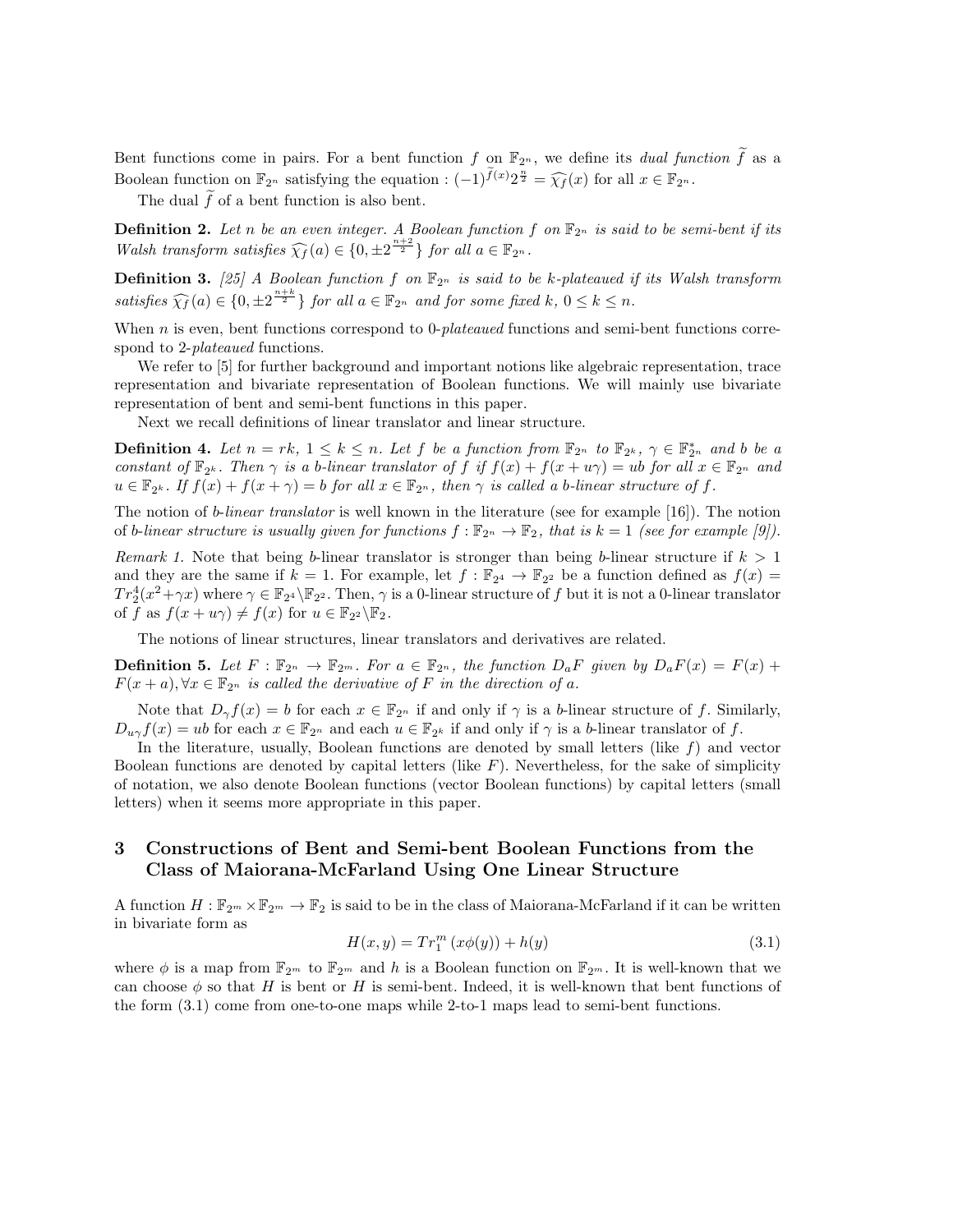**Proposition 1.** *([5,15,18]) Let H be defined by (3.1). Then,*

- *1. H is bent if and only if*  $\phi$  *is a permutation and its dual function is*  $\tilde{H}(x, y) = Tr_1^m (y\phi^{-1}(x)) +$  $h(\phi^{-1}(x)).$
- *2. H is semi-bent if ϕ is* 2*-to-*1*.*

As a first illustration of Proposition 1, let us consider a first class of maps from  $\mathbb{F}_{2^m}$  to itself:  $\phi: y \mapsto y + \gamma f(y)$  where  $\gamma$  is a linear structure of f. This class has the property that it only contains one-to-one maps or 2-to-1 maps. Therefore, by Proposition 1, one can obtain the following infinite families of bent and semi-bent functions.

**Proposition 2.** Let  $f$  and  $h$  be two Boolean functions over  $\mathbb{F}_{2^m}$ . Let *H* be the Boolean function defined on  $\mathbb{F}_{2^m} \times \mathbb{F}_{2^m}$  by

$$
H(x,y) = Tr_1^m(xy + \gamma x f(y)) + h(y), \ \gamma \in \mathbb{F}_{2^m}.
$$

*H is bent (resp. semi-bent) if and only if γ is a* 0*-linear (resp.* 1*-linear) structure of f. Furthermore, if H is bent, then its dual is*

$$
\tilde{H}(x,y) = Tr_1^m(yx + \gamma yf(x)) + h(x + \gamma f(x)).
$$

*Proof.* Properties of  $\phi: y \mapsto y + \gamma f(y)$  are well-known and firstly developed in [8,9] (see also [11,16]). Bijectivity is given by Theorem 2 of [8]. For the 2-to-1 property, see Theorems 3,6 in [9]. The proof is then immediately obtained. Also, note that since  $\phi$  is an involution (see also [11,12,16]), we have  $\tilde{H}(x, y) = Tr_1^m(y\phi(x)) + h(\phi(x)).$ 

In order to show that the hypotheses of Proposition 2 hold in certain cases, we give the following examples which are direct applications of Theorems 3, 4 in [8].

*Example 1*. Let  $\gamma \in \mathbb{F}_{2^m}^{\star}$  and  $\beta \in \mathbb{F}_{2^m}$  such that  $Tr_1^m(\beta \gamma) = 0$  (resp.  $Tr_1^m(\beta \gamma) = 1$ ). Let  $H : \mathbb{F}_{2^m} \to$  $\mathbb{F}_{2^m}$  be an arbitrary mapping and *h* be any Boolean function on  $\mathbb{F}_{2^m}$ . Then the function *g* defined over  $\mathbb{F}_{2^m} \times \mathbb{F}_{2^m}$  by

$$
g(x, y) = Tr_1^m (xy + \gamma x Tr_1^m (H(y^2 + \gamma y) + \beta y)) + h(y)
$$

is bent (resp. semi-bent).

*Example 2.* Let  $0 \le i \le m-1$ ,  $i \notin \{0, \frac{m}{2}\}\$  and  $\delta, \gamma \in \mathbb{F}_{2^m}$  such that  $\delta^{2^i-1} = \gamma^{1-2^{2i}}$ . Let h be any Boolean function on  $\mathbb{F}_{2^m}$  and *g* be the Boolean function defined on  $\mathbb{F}_{2^m} \times \mathbb{F}_{2^m}$  by

$$
g(x,y) = Tr_1^m(xy + \gamma x Tr_1^m(\delta y^{2^i+1})) + h(y).
$$

If  $Tr_1^m(\delta \gamma^{2^i+1}) = 0$  (resp.  $Tr_1^m(\delta \gamma^{2^i+1}) = 1$ ) then *g* is bent (resp. semi-bent).

Observe that if we compose  $\phi$  at left by a linearized permutation polynomial  $L$ , any output has the same number of preimages under  $\phi$  than under  $L \circ \phi$ . Hence, one can slightly generalize Proposition 2 as follows.

**Proposition 3.** Let f and h be two Boolean functions over  $\mathbb{F}_{2^m}$  and  $\gamma \in \mathbb{F}_{2^m}$ . Let L be a linearized *permutation polynomial of*  $\mathbb{F}_{2^m}$ *. The Boolean function H defined by* 

$$
H(x,y) = Tr_1^m (xL(y) + L(\gamma)xf(y)) + h(y)
$$

*is bent (resp. semi-bent) if and only if*  $\gamma$  *is a 0-linear (resp. 1-linear) structure of f. Moreover, if*  $H$  *is bent then its dual function*  $\tilde{H}$  *is given by* 

$$
\tilde{H}(x,y) = Tr_1^m(yL^{-1}(x) + \gamma y f(L^{-1}(x)) + h(L^{-1}(x) + \gamma f(L^{-1}(x))).
$$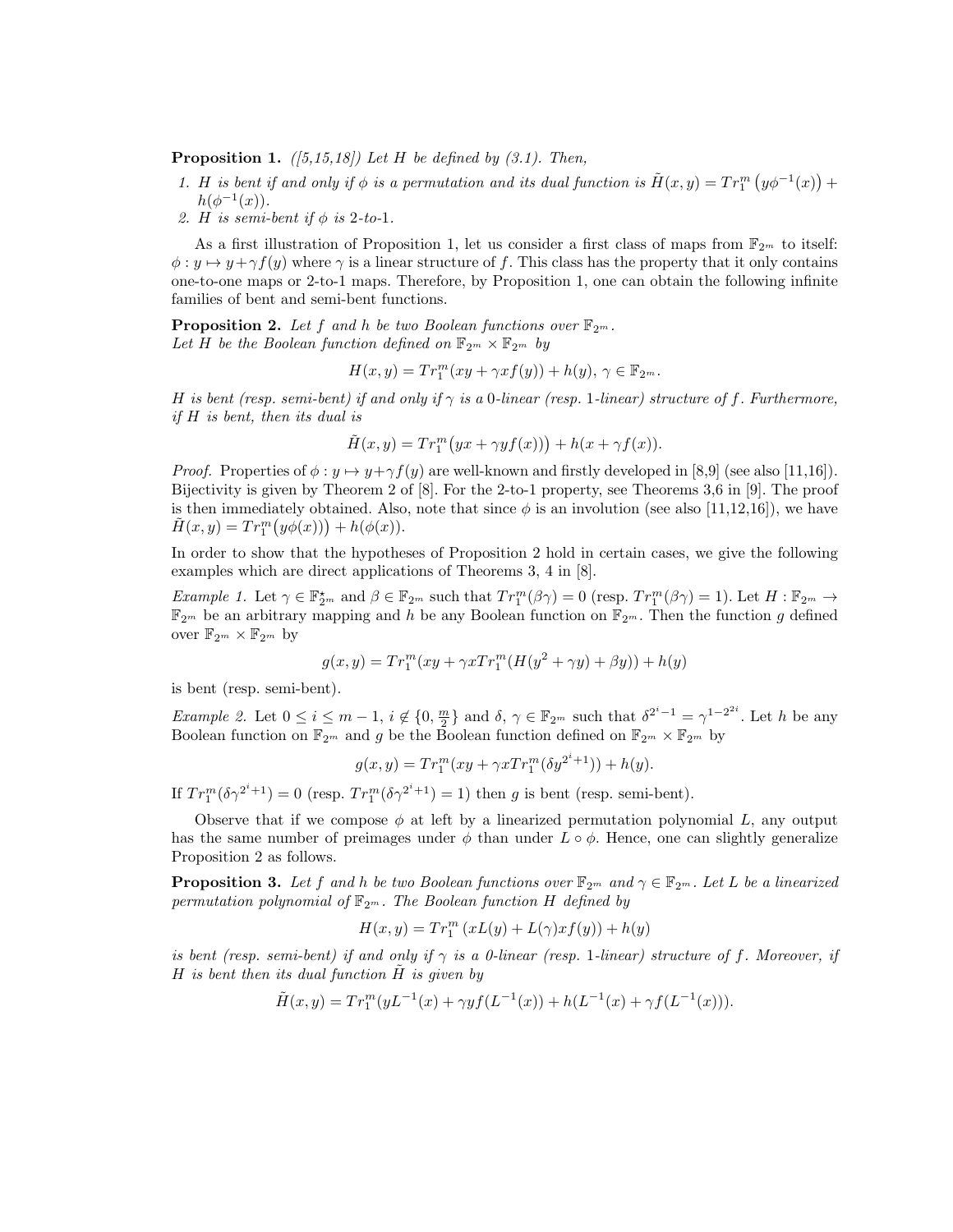## **4 Constructions of Bent and Semi-bent Boolean Functions From the Class of Maiorana-McFarland Using Two Linear Structures**

In this section we consider the functions *H* of the form (3.1) :

$$
H(x,y) = Tr_1^m (x\phi(y)) + h(y) \text{ with } \phi(y) = \pi_1 (\pi_2(y) + \gamma f(\pi_2(y)) + \delta g(\pi_2(y))) \tag{4.1}
$$

where *f*, *g* and *h* are Boolean functions over  $\mathbb{F}_{2^m}$ ,  $\gamma$ ,  $\delta \in \mathbb{F}_{2^m}^*$ ,  $\gamma \neq \delta$  and  $\pi_1$ ,  $\pi_2$  are permutations of  $\mathbb{F}_{2^m}$  (not necessarily linear). The class (4.1) contains the functions involved in Proposition 1 and in Proposition 3 (which corresponds to the case where  $f = g$ ). In the line of Section 3, we study the cases where  $\gamma$  and  $\delta$  are linear structures of the Boolean functions involved in  $\phi$ . Then one can exhibit conditions of bentness or semi-bentness as those of Propositions 1 and 3 that we present in the following two propositions. We indicate that, despite their similarities with Proposition 1 and 3, we obtain bent functions that do not fall in the scope of Proposition 1 and 3.

**Proposition 4.** *Let H be defined by equation (4.1). Then H is bent if one of the following conditions holds:*

- $(i)$   $\gamma$  *is a* 0*-linear structure of*  $f$ *,*  $\delta$  *is a* 0*-linear structure of*  $f$  *and*  $g$ *,*
- *(ii)*  $\gamma$  *is a* 0*-linear structure of f,*  $\delta$  *<i>is a* 1*-linear structure of f and*  $\delta + \gamma$  *is a* 0*-linear structure of g,*
- *(iii)*  $\delta$  *is a* 0*-linear structure of g,*  $\gamma$  *<i>is a* 0*-linear structure of*  $f$  *and*  $g$ *,*
- *(iv) δ is a* 0*-linear structure of g, γ is a* 1*-linear structure of g and δ* + *γ is a* 0*-linear structure of f,*
- *(v) δ is a* 1*-linear structure of f, γ is a* 1*-linear structure of f and g,*
- $(vi)$   $\gamma$  *is a* 1*-linear structure of g,*  $\delta$  *<i>is a* 1*-linear structure of*  $f$  *and g.*

Moreover, if H is bent then its dual is  $\tilde{H}(x,y) = Tr_1^m (y\phi^{-1}(x)) + h(\phi^{-1}(x))$  where  $\phi^{-1} = \pi_2^{-1}$  $\rho^{-1}$   $\circ$   $\pi_1^{-1}$  *and*  $\rho^{-1}$  *is given explicitly in the Appendix as Proposition 8. In particular, choosing*  $m_1(x) = L(x)$  *as a linearized permutation polynomial and*  $\pi_2$  *as the identity, we get that* 

$$
H(x,y) = Tr_1^m (xL(y) + L(\gamma)xf(y) + L(\delta)xg(y)) + h(y)
$$
\n(4.2)

*is bent in the conditions above and*  $\tilde{H}(x, y) = Tr_1^m(y\rho^{-1}(L^{-1}(x))) + h(\rho^{-1}(L^{-1}(x)).$ 

*Proof.* We give the proof for only case (*i*) since the proofs for the other cases are very similar. It suffices to show that  $\rho: y \mapsto y + \gamma f(y) + \delta g(y)$  is a permutation. Suppose that  $\rho(y) = \rho(z)$ , i.e.,

$$
y + \gamma f(y) + \delta g(y) = z + \gamma f(z) + \delta g(z). \tag{4.3}
$$

Taking *f* of both sides we obtain  $f(y + \gamma f(y) + \delta g(y)) = f(z + \gamma f(z) + \delta g(z))$ . Since  $\gamma$  and  $\delta$  are 0-linear structures of *f*, we have

$$
f(y) = f(z). \tag{4.4}
$$

Combining equations (4.3) and (4.4), we get  $y + \delta g(y) = z + \delta g(z)$ . Taking g of both sides we obtain  $g(y + \delta g(y)) = g(z + \delta g(z))$ . Since  $\delta$  is a 0-linear structure of *g*, we conclude

$$
g(y) = g(z). \tag{4.5}
$$

Combining equations (4.3), (4.4) and (4.5), we reach that  $y = z$ . For the dual function,  $\rho^{-1}$  is written explicitly in the Appendix as Proposition 8 and the proof for  $\rho^{-1}$  for case (*i*) is given.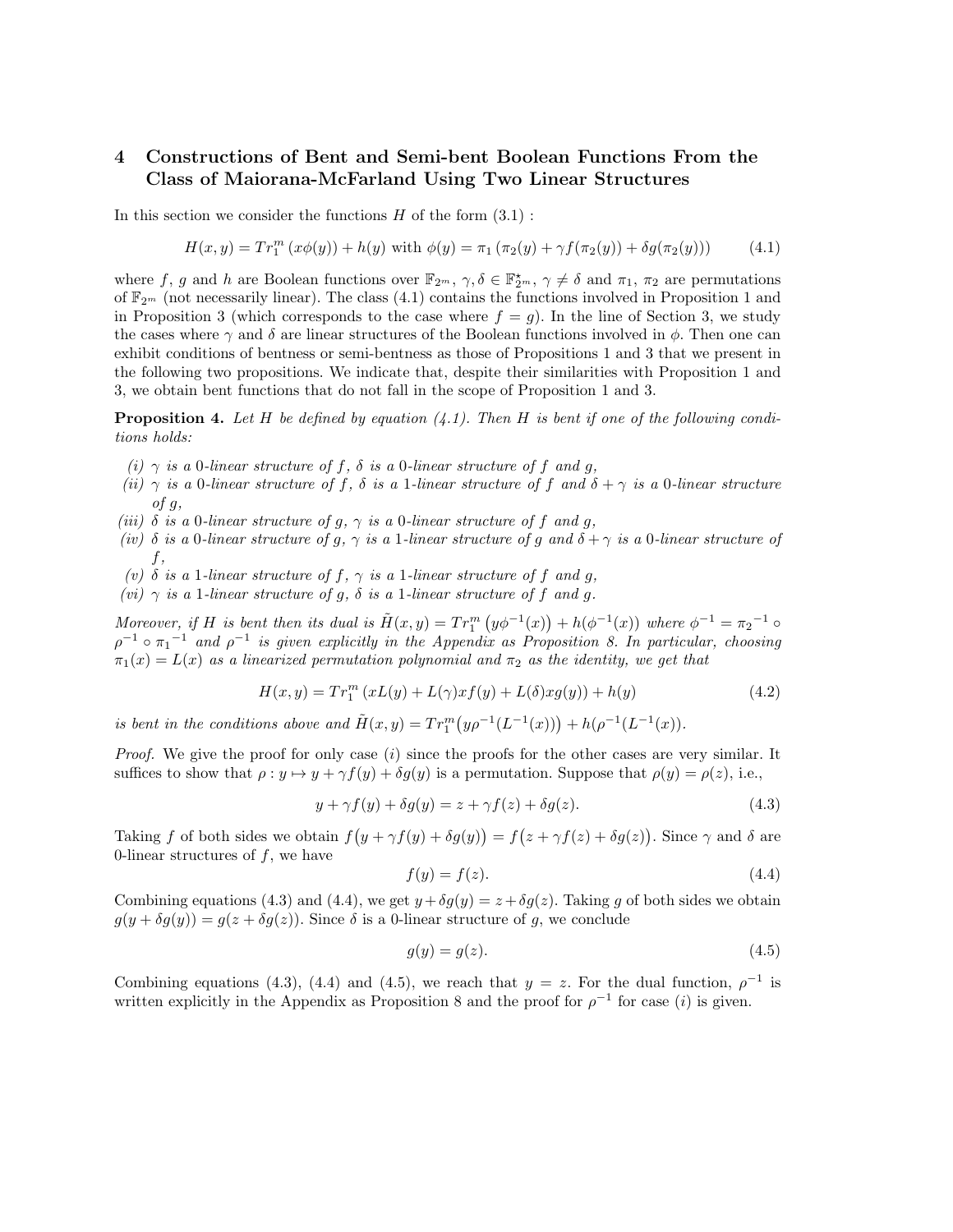*Remark 2.* The converse of Proposition 4 is not always true. For example, for  $f(x) = Tr_1^3(x^3 + \alpha^5 x)$ ,  $g(x) = Tr_1^3(\alpha x^3 + \alpha^5 x), \gamma = \alpha$  and  $\delta = \alpha^3$  where  $\alpha$  is a primitive element of  $\mathbb{F}_{2^3}$ ,  $\phi$  is a permutation but none of the conditions given in Proposition 4 is satisfied.

The following result shows in which cases  $\phi$  is 2-to-1 and hence *H* is semi-bent.

**Proposition 5.** *Let H be defined by (4.1). Then H is semi-bent if one of the following conditions holds:*

- *(i) γ, δ are* 1*-linear structures of f and γ is a* 0*-linear structure of g,*
- *(ii) δ is a* 1*-linear structure of f and γ, δ are* 0*-linear structures of g,*
- *(iii) γ, δ are* 0*-linear structures of f and δ is a* 1*-linear structure of g,*
- *(iv) δ is a* 0*-linear structure of f and γ, δ are* 1*-linear structures of g,*
- *(v) γ is a* 0*-linear structure of f, δ is a* 1*-linear structure of f and γ* + *δ is a* 1*-linear structure of g,*
- *(vi) γ is a* 1*-linear structure of g, δ is a* 0*-linear structure of g and γ* + *δ is a* 1*-linear structure of f.*

*In particular, choosing*  $\pi_1(x) = L(x)$  *as a linearized permutation polynomial and*  $\pi_2$  *as the identity, we get that*  $H(x,y) = Tr_1^m (xL(y) + L(\gamma)xf(y) + L(\delta)xy(y)) + h(y)$  *is semi-bent in the conditions above.*

*Proof.* We give the proof for case (i) only since the proofs for other cases are similar. Now, we need to show that  $\rho(y) : y \mapsto y + \gamma f(y) + \delta g(y)$  is 2-to-1. Let  $\rho(y) = a$  for some  $a \in \mathbb{F}_{2^m}$ . Then,  $y \in \{a, a + \gamma, a + \delta, a + \gamma + \delta\}$ . As  $\gamma$  is a 1-linear structure of *f* and 0-linear structure of *g*, we have  $\rho(a) = \rho(a + \gamma)$  and  $\rho(a + \delta) = \rho(a + \gamma + \delta)$ . Moreover,  $\rho(a + \delta) = a + \delta + \gamma f(a + \delta) + \gamma$  $\delta g(a+\delta) = a + \delta + \gamma + \gamma f(a) + \delta g(a+\delta)$  where we use that  $\delta$  is a 1-linear structure of *f*. We observe that  $\rho(a) = a + \gamma f(a) + \delta g(a) \neq \rho(a + \delta)$ . Indeed, otherwise if the equality holds, then  $\gamma + \delta + \delta(g(a) + g(a + \delta)) = 0$ . This is a contradiction as  $\gamma \neq \delta$  and  $\gamma \neq 0$ . This implies that  $\rho^{-1}(a) = \{a, a + \gamma\}$  or  $\rho^{-1}(a) = \{a + \delta, a + \gamma + \delta\}$  which shows that  $\rho$  is 2-to-1.

*Remark 3.* The converse of Proposition 5 is not always true. For example, for  $f(x) = Tr_1^3(\alpha^4 x^3 +$  $\alpha^4 x$ ,  $g(x) = Tr_1^3(\alpha x^3 + \alpha^2 x)$ ,  $\gamma = \alpha$  and  $\delta = \alpha^3$  where  $\alpha$  is a primitive element of  $\mathbb{F}_{2^3}$ ,  $\phi$  is 2-to-1 but none of the conditions given in Proposition 5 is satisfied.

# **5 Constructions of Bent and** *k***-Plateaued Functions Using Linear Translators**

In the preceding sections, we have shown that one can construct bent and semi-bent functions from Boolean functions having linear structures, that is, having constant derivatives. An extension of these constructions is to consider Boolean maps taking its values in a subfield of the ambient field instead of Boolean functions in (3.1). In that case, the natural notion replacing linear structures is the notion of linear translators. We still adopt the approach of the preceding sections and aim to construct bent functions in the class of Maiorana-McFarland. To this end, one can apply results on permutations constructed from Boolean maps having linear translators presented in [16] and obtain the following infinite families of bent and plateaued functions.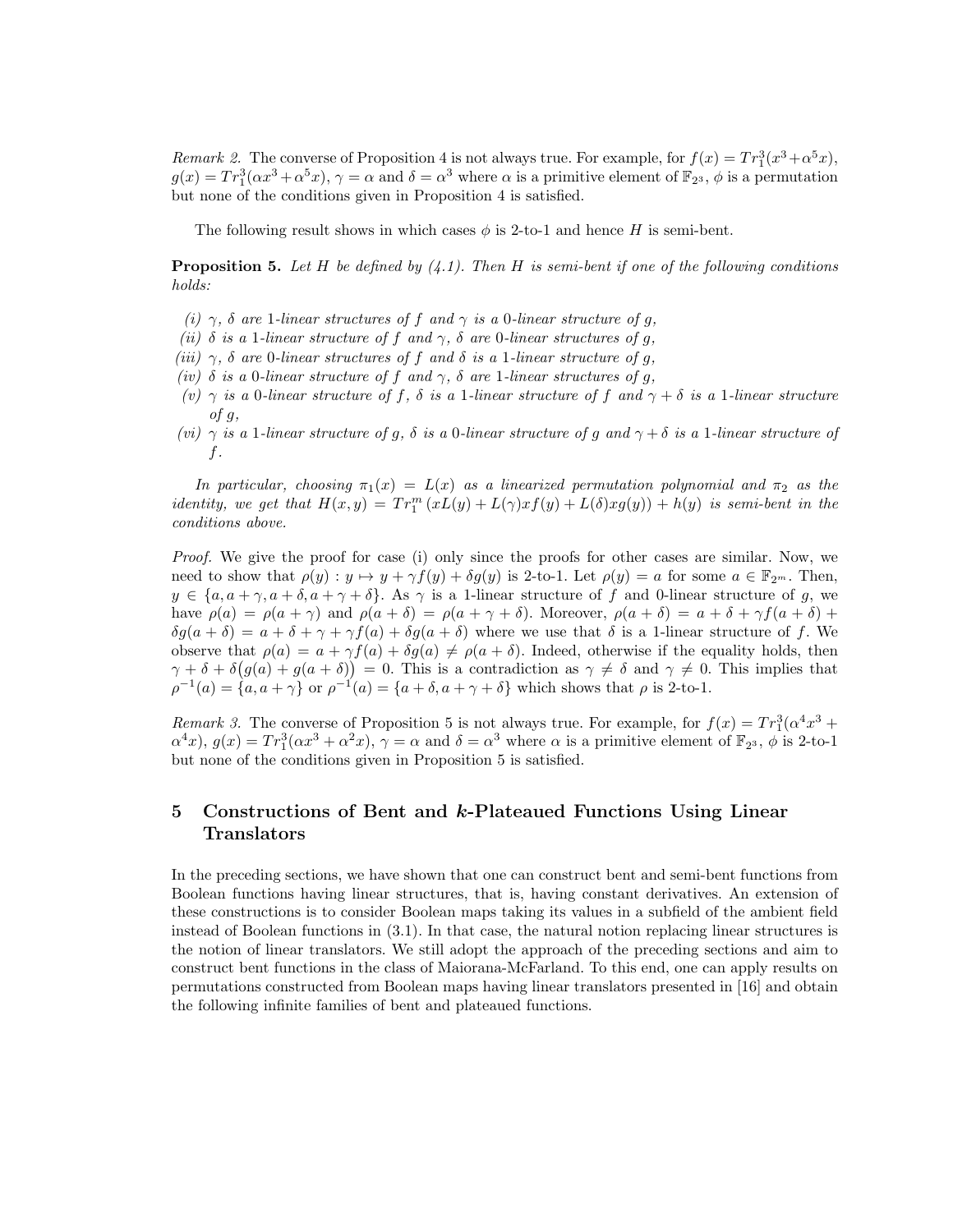**Proposition 6.** Let m be a positive integer and k be a divisor of m. Let f be a function from  $\mathbb{F}_{2^m}$ *to*  $\mathbb{F}_{2^k}$  *and h be a Boolean function on*  $\mathbb{F}_{2^m}$ *. Let H be the function defined on*  $\mathbb{F}_{2^m} \times \mathbb{F}_{2^m}$  *by* 

$$
H(x,y) = Tr_1^m(xy + \gamma x f(y)) + h(y), \quad \gamma \in \mathbb{F}_{2^m}^*.
$$

*(i)* If  $\gamma$  is a *c*-linear translator of f where  $c \in \mathbb{F}_{2^m}$  and  $c \neq 1$ , then H is bent and its dual function *is given as*

$$
\tilde{H}(x,y) = Tr_1^m \left( y \left( x + \gamma \frac{f(x)}{1+c} \right) \right) + h \left( x + \gamma \frac{f(x)}{1+c} \right).
$$

*Moreover,*  $H(x, y) = Tr_1^m(xL(y) + L(\gamma)xf(y)) + h(y)$  where *L* is an  $\mathbb{F}_{2^k}$ -linearized permutation *polynomial, is also bent under these conditions and its dual is*

$$
\tilde{H}(x,y) = Tr_1^m \left( y \left( L^{-1}(x) + \gamma \frac{f(L^{-1}(x))}{1+c} \right) \right) + h \left( L^{-1}(x) + \gamma \frac{f(L^{-1}(x))}{1+c} \right).
$$

*(ii)* If  $\gamma$  *is a 1-linear translator of*  $f$  *and*  $h = 0$  *then*  $H$  *is*  $k$ *-plateaued with Walsh transform values* 

$$
\widehat{\chi_H}(a,b) = \begin{cases} \pm 2^{m+k} & \text{if } Tr_k^m(b\gamma) = 0, \\ 0 & \text{otherwise.} \end{cases}
$$

Note that Proposition 6 generalizes partially Proposition 2 (extending the condition 0-linear structure to *c*-linear translator with  $c \neq 1$ ). Furthermore, one can derive from Proposition 4 and Proposition 5 similar statements if  $f : \mathbb{F}_{2^m} \to \mathbb{F}_{2^k}$  instead of being a Boolean function. Indeed, it suffices to change the 0-linear structures (resp. 1-linear structures) with 0-linear translators. (resp. 1-linear translators).

# **6 Bent Functions not Belonging to the Class of Maiorana-McFarland Using Linear Translators**

In the following we are now interested in investigating constructions of bent functions that do not necessarily belong to the class of Maiorana- McFarland contrary to the preceding sections. To this end, we are particularly interested in the secondary construction of the form  $f(x) = \phi_1(x)\phi_2(x) +$  $\phi_1(x)\phi_3(x) + \phi_2(x)\phi_3(x)$  presented in [4] and next completed in [19]. More precisely, it is proven in [4] that if  $\phi_1$ ,  $\phi_2$  and  $\phi_3$  are bent, then if  $\psi := \phi_1 + \phi_2 + \phi_3$  is bent and if  $\tilde{\psi} = \tilde{\phi_1} + \tilde{\phi_2} + \tilde{\phi_3}$ , then *f* is bent, and  $\tilde{f} = \tilde{\phi}_1 \tilde{\phi}_2 + \tilde{\phi}_1 \tilde{\phi}_3 + \tilde{\phi}_2 \tilde{\phi}_3$ . Next, it is proven in [19] that the converse is also true: if  $\phi_1$ ,  $\phi_2$ ,  $\phi_3$  and  $\psi$  are bent, then *f* is bent if and only if  $\widetilde{\psi} + \widetilde{\phi}_1 + \widetilde{\phi}_2 + \widetilde{\phi}_3 = 0$  (where  $\psi := \phi_1 + \phi_2 + \phi_3$ ). In this section, we show that one can reuse Boolean functions of the shape presented in the preceding sections in the construction of [19,21].

Firstly, one can derive easily bent functions *f*, whose dual functions are very simple, by choosing functions  $H_i$  in the class of Maiorana-McFarland such that the permutation involving in each  $H_i$ is built in terms of an involution and a linear translator. More explicitly, each *H<sup>i</sup>* is a Boolean function over  $\mathbb{F}_{2^m}$  defined by  $H_i(y) = Tr_1^m(L(y) + L(\gamma_i)h(g(y)))$  where *L* is a  $\mathbb{F}_{2^k}$ -linear involution on  $\mathbb{F}_{2^m}$  (*k* being a divisor of *m*); carefully chosen according to the hypothesis of [12, Corollary 2], *g* is a function from  $\mathbb{F}_{2^m}$  to  $\mathbb{F}_{2^k}$ , *h* is a mapping from  $\mathbb{F}_{2^k}$  to itself, and  $\gamma_1$ ,  $\gamma_2$  and  $\gamma_3$  are three pairwise distinct elements of  $\mathbb{F}_{2^m}^*$  which are 0-linear translators of *g* such that  $\gamma_1 + \gamma_2 + \gamma_3 \neq 0$ . Bent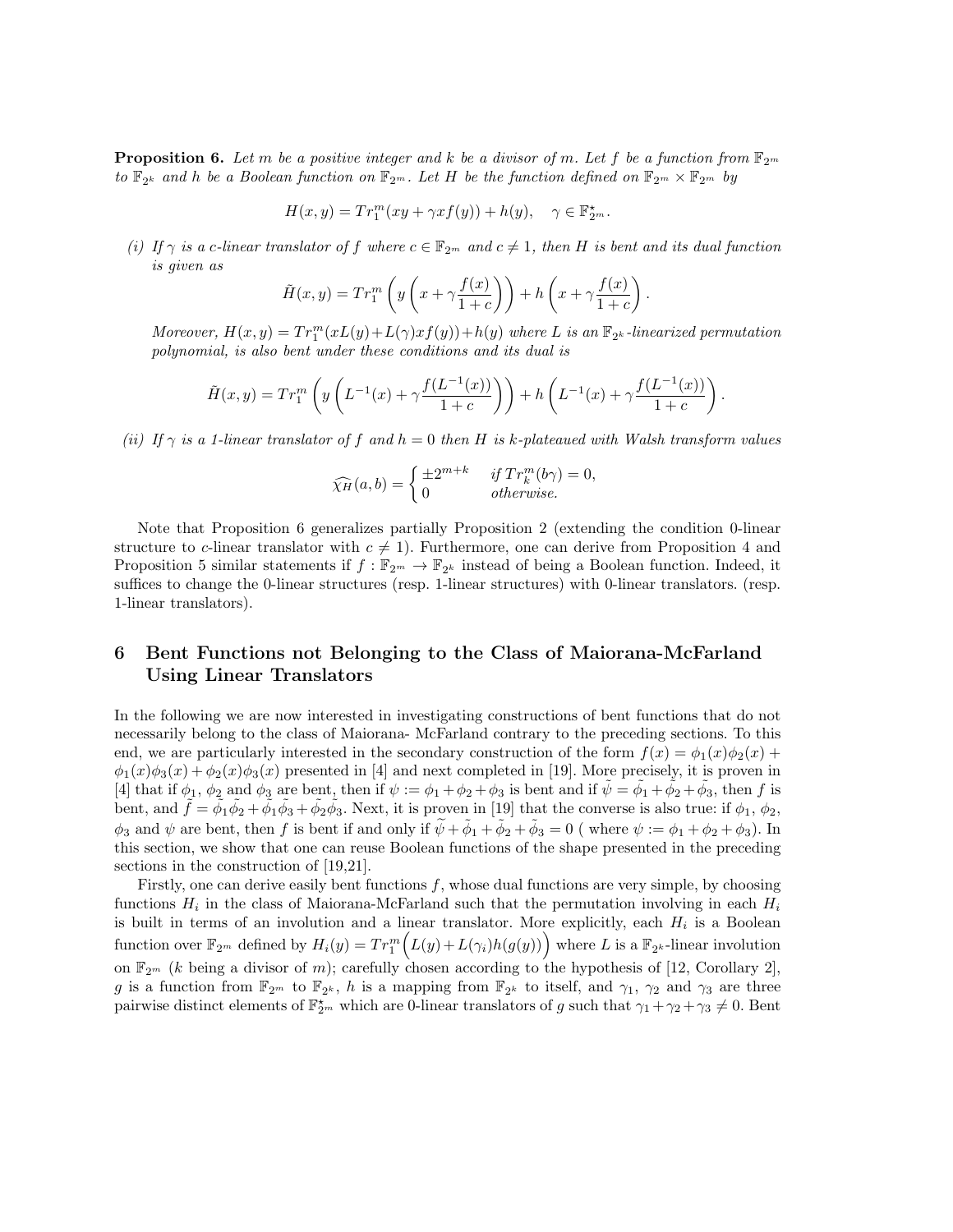functions *f* are therefore obtained from a direct application of [19, Theorem 4] and [12, Corollary 2].

Secondly, we extend a result from [21] by considering two linear structures instead of one. This result uses linear structures as in the first case of Proposition 4. Similarly, for the other five cases we can construct bent functions and their duals. Due to space limitations these results are presented in the Appendix as Propositions 9, 10, 11, 12, 13.

**Proposition 7.** Let f and g be functions from  $\mathbb{F}_{2^m}$  to  $\mathbb{F}_2$ . For  $i \in \{1,2,3\}$  set  $\phi_i(y) := y + \gamma_i f(y) + \gamma_i f(y)$ *δig*(*y*) *where*

- (*i*)  $\delta_1$ ,  $\delta_2$ ,  $\delta_3$  *are elements of*  $\mathbb{F}_{2^m}^{\star}$  *which are* 0*-linear structures of f and g*;
- *(ii)*  $\gamma_1$ ,  $\gamma_2$  *and*  $\gamma_3$  *are elements of*  $\mathbb{F}_{2^m}^*$  *which are* 0*-linear structures of*  $f$ ;
- *(iii)*  $\gamma_1 + \gamma_2$  *and*  $\gamma_1 + \gamma_3$  *are* 0*-linear structures of g.*

Then the function h defined on  $\mathbb{F}_{2^m}\times\mathbb{F}_{2^m}$  by  $h(x,y)=Tr_1^m(x\phi_1(y))Tr_1^m(x\phi_2(y))+Tr_1^m(x\phi_1(y))Tr_1^m(x\phi_3(y))+$  $Tr^m_1\Big(x\phi_2(y)\Big)Tr^m_1\Big(x\phi_3(y)\Big)$  is bent and the dual of  $h$  is given by  $\tilde h(x,y)=Tr^m_1\Big(y\phi_1^{-1}(x)\Big)Tr^m_1\Big(y\phi_2^{-1}(x)\Big)+$  $Tr^m_1\Big(y\phi^{-1}_1(x)\Big)Tr^m_1\Big(y\phi^{-1}_3(x)\Big)+Tr^m_1\Big(y\phi^{-1}_2(x)\Big)Tr^m_1\Big(y\phi^{-1}_3(x)\Big)$ where  $\phi_i^{-1}(x) = x + \gamma_i f(x) + \delta_i [g(x)(1 + f(x)) + g(x + \gamma_i) f(x)].$ 

*Proof.* Let  $\psi_i(x, y) = Tr_1^m(x\phi_i(y))$ . Then by Proposition 4,  $\psi_i$  is bent for  $i = 1, 2, 3$ . Let  $\gamma =$  $\gamma_1 + \gamma_2 + \gamma_3$  and  $\delta = \delta_1 + \delta_2 + \delta_3$ . Then,  $\psi(x, y) = Tr_1^m \Big( x(y + \gamma f(y) + \delta g(y)) \Big)$  is bent since  $\gamma$ is a 0-linear structure of  $f$  and  $\delta$  is a 0-linear structure of  $\hat{f}$  and  $g$ . Now, it remains to show that  $\tilde{\psi} = \tilde{\psi}_1 + \tilde{\psi}_2 + \tilde{\psi}_3$ .  $\tilde{\psi} = \text{Tr}_{1}^{m} (x\phi^{-1}(y))$  and  $\phi^{-1}(x)$  is given in Proposition 8 in the Appendix.

Note that  $\tilde{\psi} = \tilde{\psi}_1 + \tilde{\psi}_2 + \tilde{\psi}_3$  if and only if  $g(x + \gamma_1) = g(x + \gamma_2) = g(x + \gamma_3) = g(x + \gamma_1 + \gamma_2 + \gamma_3)$ which means  $\gamma_1 + \gamma_2$  and  $\gamma_1 + \gamma_3$  are 0-linear structures of *g*.

# **7 A Secondary Construction of Bent and Semi-bent Functions Using Derivatives and Linear Translators**

In this section, we consider a new kind of secondary construction. That construction has been proposed by Carlet and Yucas [3] and is presented below.

**Theorem 1.** Let *f* and *g* be two bent functions over  $\mathbb{F}_{2^n}$ . Assume that there exists  $a \in \mathbb{F}_{2^n}$  such that  $D_{a}f = D_{a}g$ . Then the function  $h: \mathbb{F}_{2^{n}} \to \mathbb{F}_{2}$  defined by  $h(x) = f(x) + D_{a}f(x)(f(x) + g(x))$  is *bent and its dual is*  $\tilde{h}(x) = \tilde{f}(x) + Tr_1^n(ax)(\tilde{f}(x) + \tilde{g}(x))$ .

In the line of Theorem 1 and of the preceding sections, we shall derive from Theorem 1 new secondary constructions of bent and semi-bent functions in Theorem 2 and Theorem 3. To this end, we will use the following lemma.

**Lemma 1.** Let  $b \in \mathbb{F}_{2^m}$  and  $\mathcal{W} \subseteq \mathbb{F}_{2^m}$  be an  $m-1$  dimensional linear subspace with  $b \notin \mathcal{W}$ . Let  $\mu$ :  $\mathbb{F}_{2^m} \to \mathbb{F}_2$  *be a Boolean function such that b is a 0-linear structure of*  $\mu$ *. Choose arbitrary functions*  $h_1 : \mathbb{F}_{2^m} \to \mathbb{F}_2$  *and*  $u : \mathcal{W} \to \mathbb{F}_2$  *and define the Boolean function*  $h_2 : \mathbb{F}_{2^m} \to \mathbb{F}_2$  *by*  $h_2(w) =$  $u(w) + h_1(w)$  and  $h_2(w + b) = u(w) + h_1(w + b) + \mu(w)$  for  $w \in \mathcal{W}$ . Then  $D_b h_1(y) + D_b h_2(y) = \mu(y)$ *for all*  $y \in \mathbb{F}_{2^m}$ *.*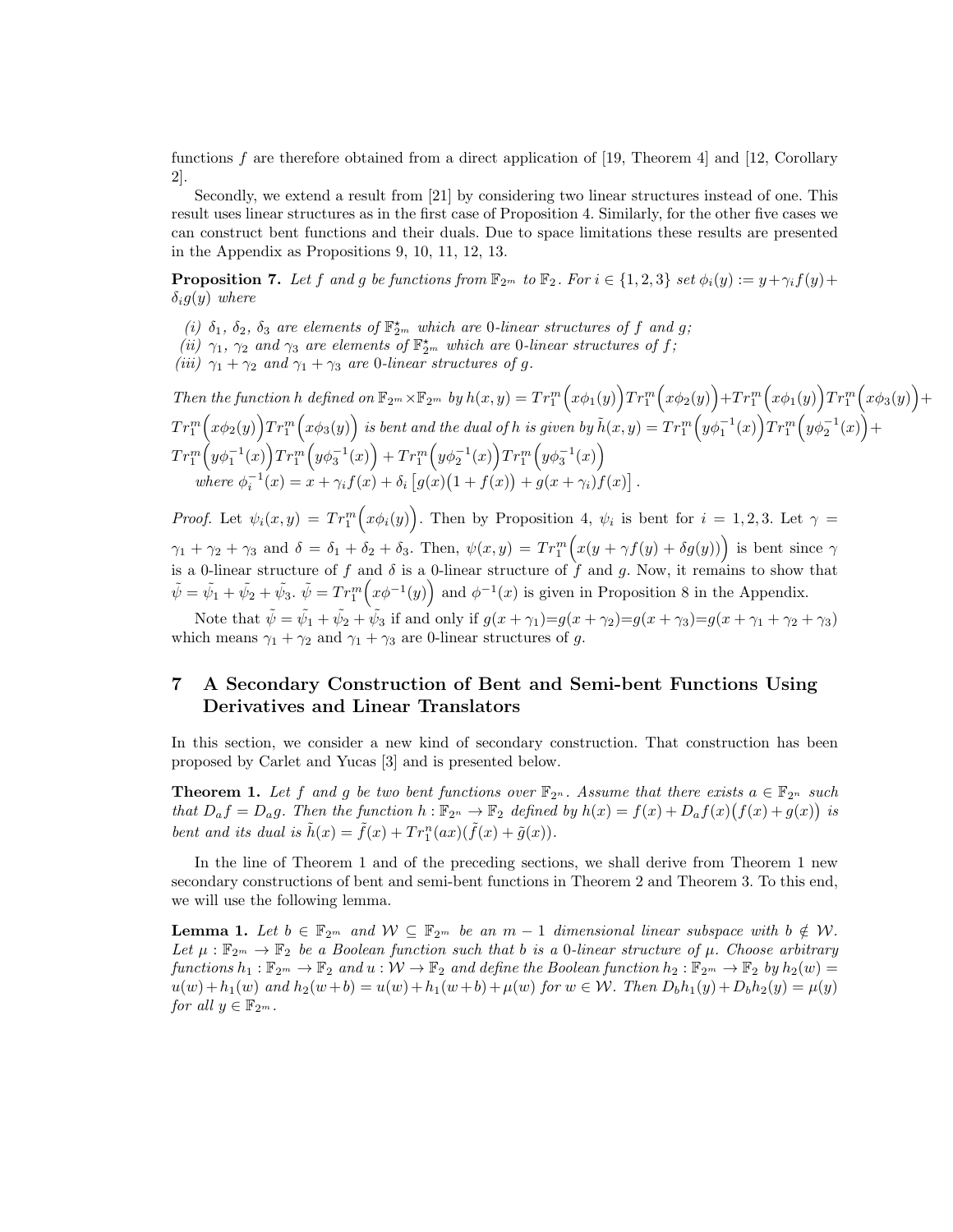*Proof.* We observe that  $h_2(w + b) + h_2(w) = h_1(w + b) + h_1(w) + \mu(w)$  for all  $w \in \mathcal{W}$  by definition. Using the fact that  $b$  is a 0-linear structure of  $\mu$  we complete the proof.

Note that Lemma 1 gives a construction of a Boolean function  $h_2 : \mathbb{F}_{2^m} \to \mathbb{F}_2$  with the property  $D_b h_1(y) + D_b(h_2(y)) = \mu(y)$  for all  $y \in \mathbb{F}_{2^m}$  for given  $b \in \mathbb{F}_{2^m}$ ,  $h_1 : \mathbb{F}_{2^m} \to \mathbb{F}_2$  and  $\mu$  having b with 0-linear structure. The construction uses  $m-1$  free variables in the form of the function  $u : \mathcal{W} \to \mathbb{F}_2$ .

Using Lemma 1, Theorem 1 and results from Section 5, we present below a new secondary construction of bent functions.

**Theorem 2.** Let  $1 \leq k < m$  be integers with  $k \mid m$ . Let  $f$ ,  $g$  be functions from  $\mathbb{F}_{2^m}$  to  $\mathbb{F}_{2^k}$ . *Assume that*  $\gamma, \delta \in \mathbb{F}_{2^m}^{\star}$  *are* 0*-linear translators of f and g, respectively. Further assume that*  $b \in \mathbb{F}_{2^m}$  *is a 0-linear structure of f and g. Let*  $a \in \mathbb{F}_{2^m}$  *be an arbitrary element. For arbitrary* function  $h_1: \mathbb{F}_{2^m} \to \mathbb{F}_2$  construct  $h_2: \mathbb{F}_{2^m} \to \mathbb{F}_2$  satisfying  $D_b h_1(y) = D_b h_2(y) + Tr_1^m (a(\gamma f(y +$  $(b) + \delta g(y + b))$  for all  $y \in \mathbb{F}_{2^m}$  using Lemma 1. Set  $F(x, y) := Tr_1^m(xy + \gamma x f(y)) + h_1(y)$  and  $G(x, y) := Tr_1^m(xy + \delta x g(y)) + h_2(y)$ . The function defined by

$$
H(x, y) = F(x, y) + D_{a,b}F(x, y)(F(x, y) + G(x, y))
$$

*is bent and its dual is*

$$
\tilde{H}(x,y) = Tr_1^m (yx + \gamma y f(x)) + h_1(x + \gamma f(x)) \n+ Tr_1^m (ax + by) [Tr_1^m (y(\gamma f(x) + \delta g(x))) + h_1(x + \gamma f(x)) + h_2(x + \delta g(x))].
$$

*Proof. F* and *G* are bent by Proposition 6. Using the fact that *b* is a 0-linear structure of *f* and g we get that  $D_{a,b}F(x,y) = Tr_1^m(xb + a(y + b + \gamma f(y + b))) + D_bh_1(y)$  and  $D_{a,b}G(x,y) =$  $Tr_1^m(xb + a(y + b + \delta g(y + b))) + D_bh_2(y)$ . Hence  $D_{a,b}F(x, y) = D_{a,b}G(x, y)$  and the proof follows from Theorem 1 and Proposition 6.

Using [24, Theorem 16] instead of Theorem 1 we obtain the following secondary construction of semi-bent functions.

**Theorem 3.** *Under notation and assumptions of Theorem 2 we construct*  $h_2: \mathbb{F}_{2^m} \to \mathbb{F}_2$  *satis*fying  $D_b h_1(y) = D_b h_2(y) + Tr_1^m (a(\gamma f(y+b) + \delta g(y+b))) + 1$  (instead of  $D_b h_1(y) = D_b h_2(y) +$  $Tr_1^m(a(\gamma f(y+b)+\delta g(y+b))))$  for all  $y \in \mathbb{F}_{2^m}$ . Set F and G in the same way. Then the function *defined by*  $H(x, y) = F(x, y) + G(x, y) + D_{a,b}F(x, y) + D_{a,b}FG(x, y)$  *is semi-bent.* 

Note that Theorem 3 gives a secondary construction of semi-bent functions of high degree by choosing the arbitrary function  $h_1 : \mathbb{F}_{2^m} \to \mathbb{F}_2$  of large degree. Moreover it gives a different construction than the one given in [20, Section 4.2.5] and hence it is an answer to Problem 4 of [20].

## **8 A Secondary Construction of Bent Functions Using Certain Quadratic and Cubic Functions Together with Linear Structures**

In this section we consider Boolean functions that are the sum of a bent function of Section 3 or Section 4 and a quadratic or cubic function. We show that one can choose appropriately the quadratic and cubic function so that those Boolean functions are bent again. Furthermore, the dual functions of those bent functions can be explicitly computed as in the preceding sections. The main results are Theorems 4, 5, 6 and 7.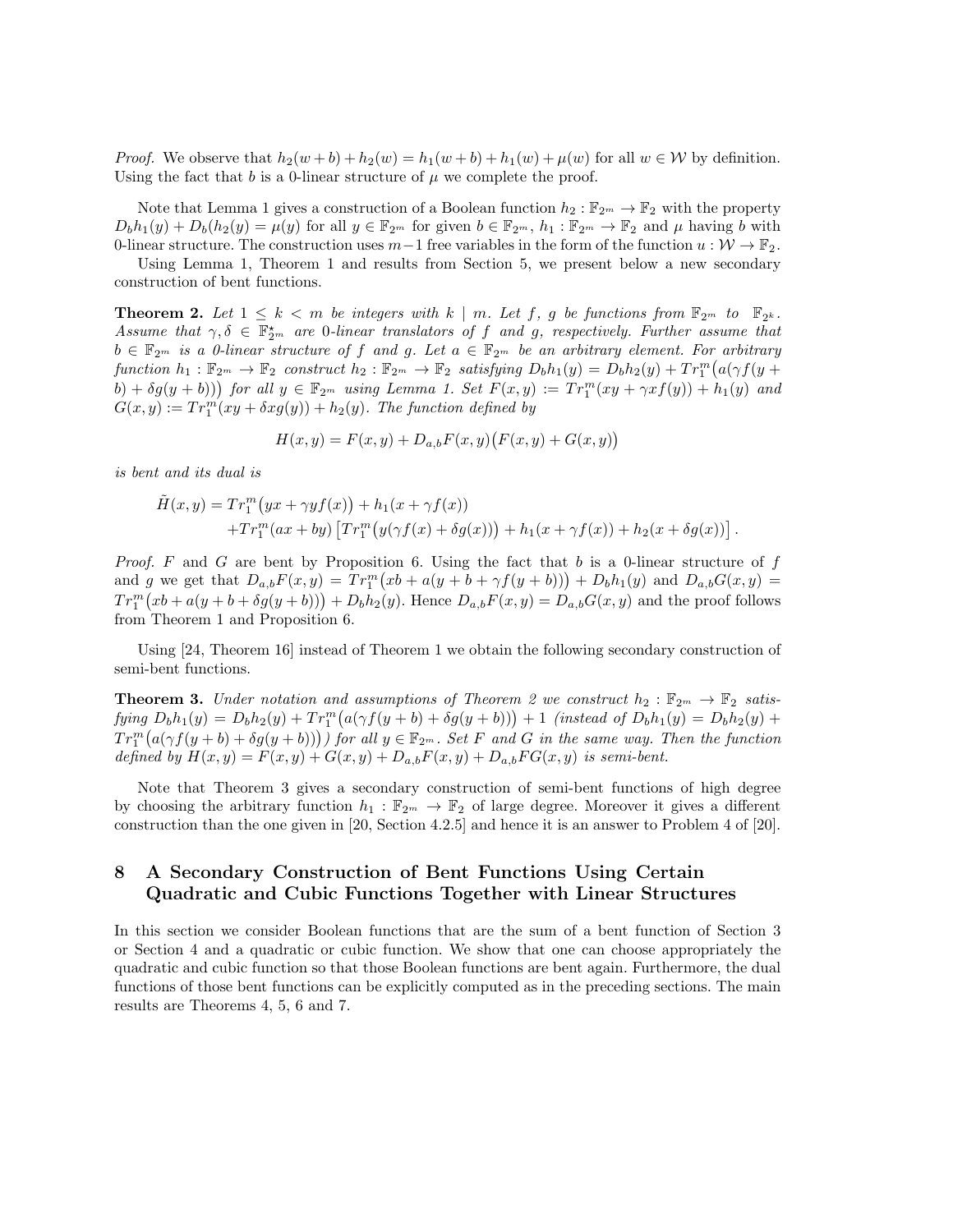Theorem 4 is based on [2, Lemma 1]. We note that the bent functions of Theorem 4 is different from the two classes of plateaued functions in Section 6 of [2]. First of all we obtain bent functions while two classes of functions in Section 6 of [2] produce only plateaued functions.

Theorem 6 is a further generalization of Theorem 4 using cubic functions instead of quadratic functions.

**Lemma 2.** [2] Let  $w_1, w_2, u \in \mathbb{F}_{2^m}$  *with*  $\{w_1, w_2\}$  *linearly independent over*  $\mathbb{F}_{2^m}$ *. We have* 

$$
\sum_{x \in \mathbb{F}_{2^m}} (-1)^{Tr_1^m(w_1x)Tr_1^m(w_2x) + Tr_1^m(ux)} = \begin{cases} 0 & \text{if } u \notin \langle w_1, w_2 \rangle = \{0, w_1, w_2, w_1 + w_2\}, \\ 2^{m-1} & \text{if } u \in \{0, w_1, w_2\}, \\ -2^{m-1} & \text{if } u = w_1 + w_2. \end{cases}
$$

In Lemma 2, for any given  $\mathbb{F}_2$ -linearly independent set, the Boolean function on  $\mathbb{F}_{2^m}$  given by  $x \mapsto Tr_1^m(w_1x)Tr_1^m(w_2x)$  is a quadratic function.

**Theorem 4.** Let  $w_1, w_2, \gamma \in \mathbb{F}_{2^m}$  with  $\{w_1, w_2\}$  linearly independent over  $\mathbb{F}_2$ . Assume that  $f, h$ :  $\mathbb{F}_{2^m} \to \mathbb{F}_2$  are Boolean functions such that  $w_1$  and  $w_2$  are 0-linear structures of f and h. Moreover, *we assume that*  $\gamma$  *is a 0-linear structure of f. Then the Boolean function*  $F$  *defined on*  $\mathbb{F}_{2^m} \times \mathbb{F}_{2^m}$ *by*

$$
F(x,y) = Tr_1^m(xw_1)Tr_1^m(xw_2) + Tr_1^m(xy + \gamma xf(y)) + h(y)
$$
\n(8.1)

*is bent and its dual function is*

$$
\tilde{F}(x,y) = Tr_1^m(yw_1)Tr_1^m(yw_2) + Tr_1^m(yx + \gamma yf(x)) + h(x + \gamma f(x)).
$$

Moreover,  $F(x,y) = Tr_1^m(xw_1)Tr_1^m(xw_2) + Tr_1^m(xL(y) + L(\gamma)xf(y)) + h(y)$  where L is a linearized *permutation polynomial of*  $\mathbb{F}_{2^m}$  *is also bent under the same conditions and its dual function is* 

$$
\tilde{F}(x,y) = Tr_1^m(yw_1)Tr_1^m(yw_2) + Tr_1^m(yL^{-1}(x) + \gamma yf(L^{-1}(x))) + h(L^{-1}(x) + \gamma f(L^{-1}(x))).
$$

*Proof.* One has for every  $(a, b) \in \mathbb{F}_{2^m} \times \mathbb{F}_{2^m}$ ,

$$
\widehat{\chi_F}(a,b) = \sum_{y \in \mathbb{F}_{2^m}} (-1)^{h(y) + Tr_1^m(by)} \sum_{x \in \mathbb{F}_{2^m}} (-1)^{Tr_1^m(xw_1)Tr_1^m(xw_2) + Tr_1^m\big(xy + \gamma xf(y) + ax\big)}
$$

Let  $\phi(y) = y + \gamma f(y)$  and  $S = \sum_{x \in \mathbb{F}_{2^m}} (-1)^{Tr_1^m(xw_1)Tr_1^m(xw_2) + Tr_1^m(x(\phi(y)+a))}$ . Then by Lemma 2, we have

$$
S = \begin{cases} 0 & \text{if } \phi(y) + a \notin \{0, w_1, w_2, w_1 + w_2\}, \\ 2^{m-1} & \text{if } \phi(y) + a \in \{0, w_1, w_2\}, \\ -2^{m-1} & \text{if } \phi(y) + a = w_1 + w_2. \end{cases}
$$

Now,  $f(a) = f(a + w_1) = f(a + w_2) = f(a + w_1 + w_2)$  since  $w_1$  and  $w_2$  are 0-linear structures of *f*. We have two cases, namely  $f(a) = 0$  and  $f(a) = 1$ . Here, only the proof for the case  $f(a) = 0$  is given since the proof for the other case is very similar.

Assume  $f(a) = 0$ . Then  $\phi(y) + a \in \{0, w_1, w_2\}$  when  $y \in A = \{a, a + w_1, a + w_2\}$  and  $\phi(y) + a =$  $w_1 + w_2$  when  $y = a + w_1 + w_2$ . Hence,

$$
\widehat{\chi_F}(a,b) = 2^{m-1} \left[ \sum_{y \in \mathcal{A}} (-1)^{h(y) + Tr_1^m(by)} - (-1)^{h(a+w_1+w_2) + Tr_1^m(b(a+w_1+w_2))} \right].
$$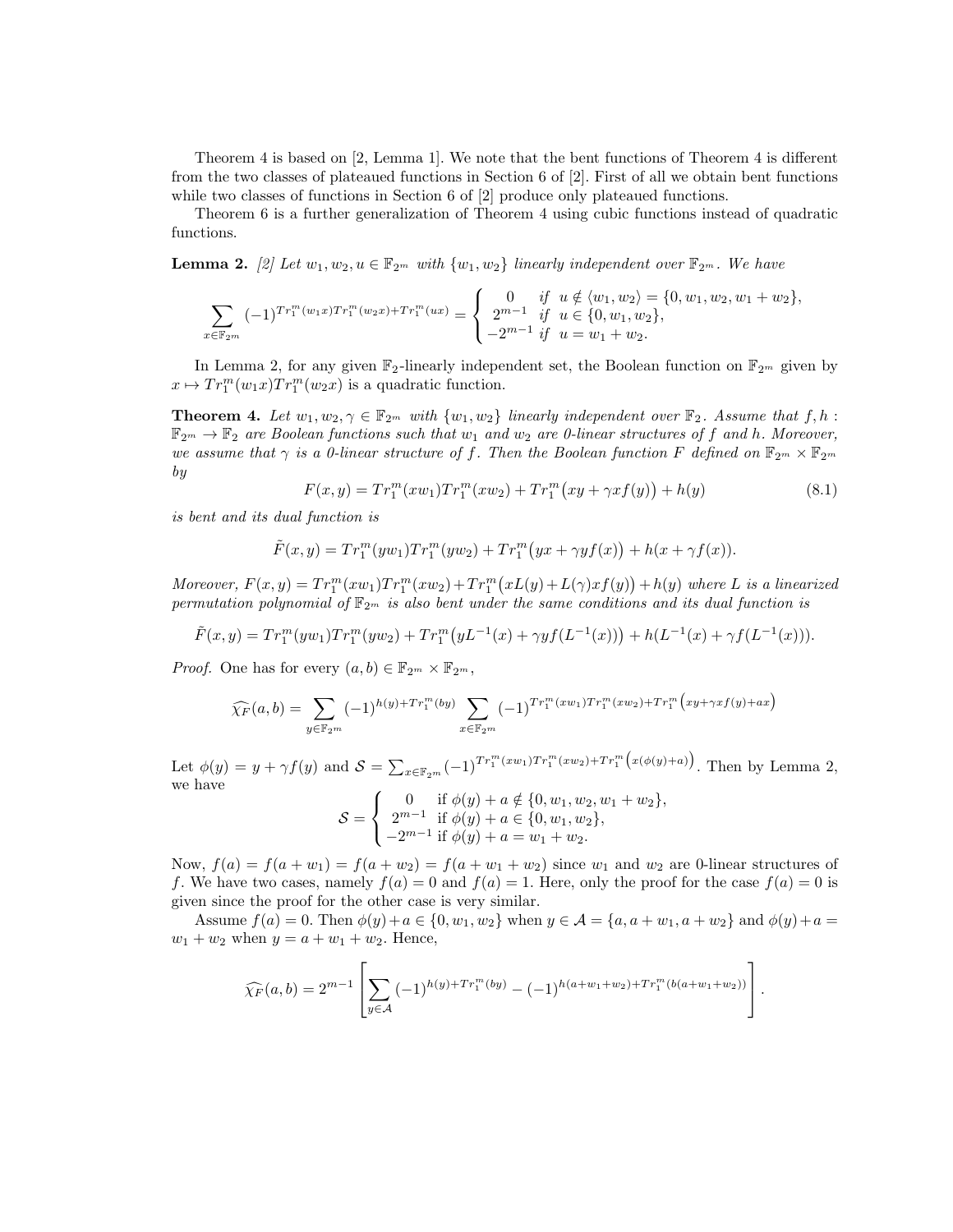Since  $w_1$  and  $w_2$  are 0-linear structures of  $h$ , we obtain

$$
\widehat{\chi_F}(a,b) = 2^{m-1} \left[ (-1)^{h(a) + Tr_1^m(ba)} \right] \mathcal{S}_1
$$

where

$$
S_1 = \left[1 + (-1)^{Tr_1^m(bw_1)} + (-1)^{Tr_1^m(bw_2)} - (-1)^{Tr_1^m(b(w_1 + w_2))}\right].
$$
\n(8.2)

Note that

$$
\mathcal{S}_1 = \begin{cases} 2 & \text{if } Tr_1^m(bw_1)Tr_1^m(bw_2) = 0, \\ -2 & \text{if } Tr_1^m(bw_1)Tr_1^m(bw_2) = 1. \end{cases}
$$

Combining these we obtain that  $F$  is bent and its dual  $\tilde{F}$  satisfies that

$$
\tilde{F}(x,y) = Tr_1^m(yw_1)Tr_1^m(yw_2) + Tr_1^m(yx + y\gamma f(x)) + h(x + \gamma f(x)).
$$

*Remark 4.* In Theorem 4, for given  $\mathbb{F}_2$ -linearly independent subset  $\{w_1, w_2\}$ , the Boolean function on  $\mathbb{F}_{2^m} \times \mathbb{F}_{2^m}$  given by  $(x, y) \mapsto Tr_1^m(xw_1) Tr_1^m(xw_2)$  is a quadratic function, which is used as the first summand in the definition of  $F(x, y)$  in equation (8.1). In the proof of Theorem 4, we apply Lemma 2 for this quadratic function. Note that if  $\gamma \neq 0$  and  $1 + deg(f)$ ,  $deg(h)$  and 2 are distinct, then the degree of  $F(x, y)$  is  $max\{1 + deg(f), deg(h), 2\}$ , which may be much larger than 2.

In the following we present a straightforward generalization of Theorem 4.

**Theorem 5.** Let  $w_1, w_2, \gamma, \delta \in \mathbb{F}_{2^m}$  with  $\{w_1, w_2\}$  linearly independent over  $\mathbb{F}_2$ . Assume that  $f, g, h$ :  $\mathbb{F}_{2^m} \to \mathbb{F}_2$  *are Boolean functions such that*  $w_1$  *and*  $w_2$  *are 0-linear structures of*  $f, g$ *and h. Moreover, we assume that*  $\gamma$  *is a 0-linear structure of f* and  $\delta$  *is a 0-linear structure of f* and g. Then the Boolean function F defined on  $\mathbb{F}_{2^m} \times \mathbb{F}_{2^m}$  by

$$
F(x,y) = Tr_1^m(xw_1)Tr_1^m(xw_2) + Tr_1^m(x(L(y) + L(\gamma)f(y) + L(\delta)g(y))) + h(y)
$$

*is bent and its dual function is*

$$
\tilde{F}(x,y) = Tr_1^m(yw_1)Tr_1^m(yw_2) + Tr_1^m(y\rho^{-1}(x)) + h(\rho^{-1}(x)) \text{ where}
$$
\n
$$
\rho^{-1}(x) = L^{-1}(x) + \gamma f(L^{-1}(x)) + \delta \left[ g(L^{-1}(x)) \left( 1 + f(L^{-1}(x)) \right) + g(L^{-1}(x) + \gamma) f(L^{-1}(x)) \right]
$$

*.*

We now give the analogue of Lemma 2 which improves Lemma 1 of [2].

**Lemma 3.** Let  $w_1, w_2, w_3, u \in \mathbb{F}_{2^m}$  with  $\{w_1, w_2, w_3\}$  linearly independent over  $\mathbb{F}_{2^m}$ *. We have* 

$$
\sum_{x \in \mathbb{F}_2 m} (-1)^{Tr_1^m(w_1x)Tr_1^m(w_2x)Tr_1^m(w_3x) + Tr_1^m(ux)} = \begin{cases} 0 & \text{if } u \notin \langle w_1, w_2, w_3 \rangle, \\ 3.2^{m-2} & \text{if } u = 0, \\ 2^{m-2} & \text{if } u \in \{w_1, w_2, w_3, w_1 + w_2 + w_3\}, \\ -2^{m-2} & \text{if } u \in \{w_1 + w_2, w_1 + w_3, w_2 + w_3\}. \end{cases}
$$

*Proof.* Let  $\mathcal T$  denotes the sum in the statement of the lemma. Let  $\mathcal T_1$  and  $\mathcal T_2$  be the sums as

$$
\mathcal{T}_1 = \sum_{x \in \mathbb{F}_{2^m} | Tr_1^m(w_1 x) = 0} (-1)^{Tr_1^m(ux)}
$$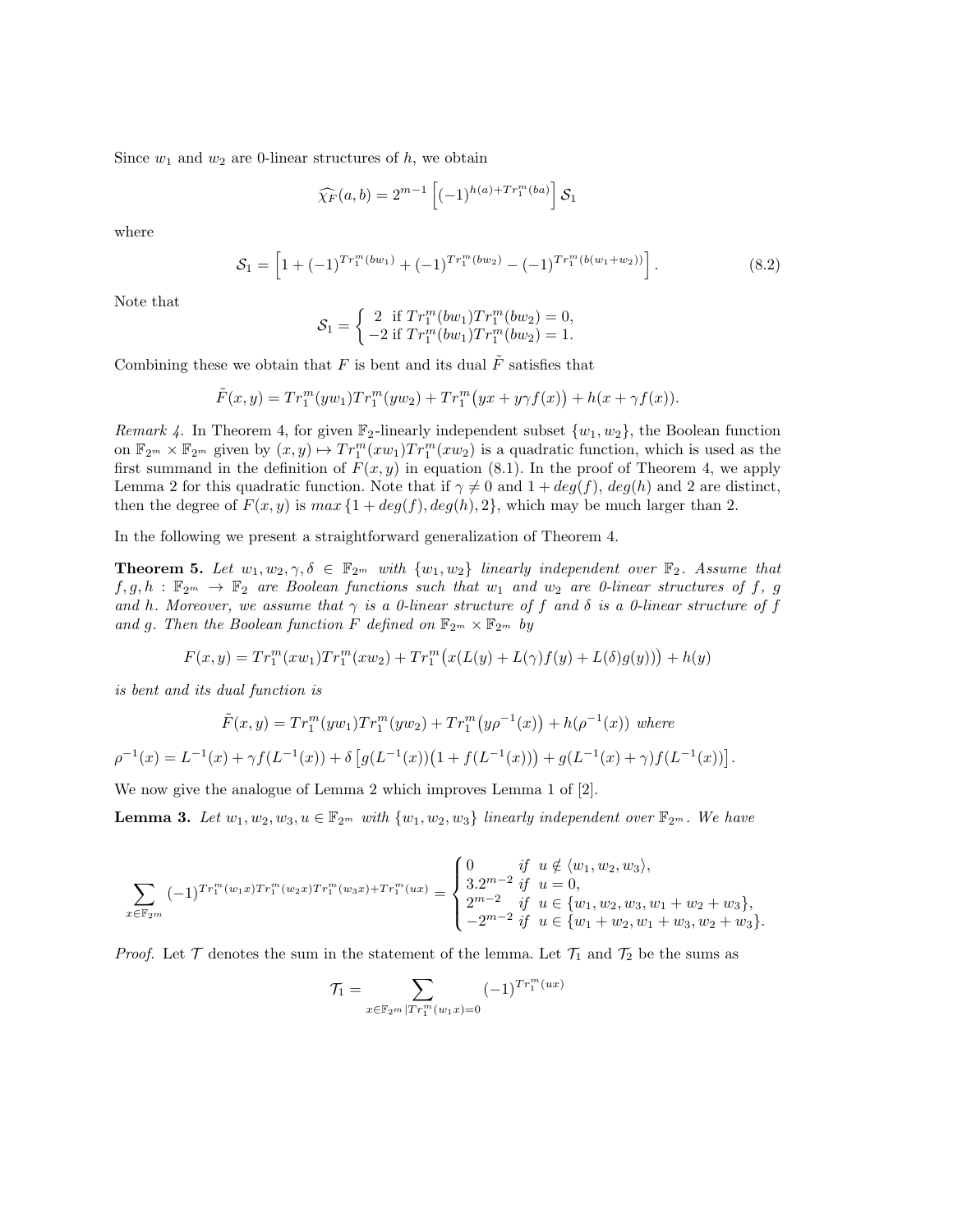and

$$
\mathcal{T}_2 = \sum_{x \in \mathbb{F}_{2^m} | Tr_1^m(w_1 x) = 1} (-1)^{Tr_1^m(w_2 x) Tr_1^m(w_3 x) + Tr_1^m(wx)}.
$$

We have that  $\mathcal{T} = \mathcal{T}_1 + \mathcal{T}_2$ . It is clear that

$$
\mathcal{T}_1 = \begin{cases} 0 & \text{if } u \notin \langle 0, w_1 \rangle = \{0, w_1\}, \\ 2^{m-1} & \text{if } u \in \{0, w_1\}. \end{cases}
$$

Using Lemma 2 we obtain that

$$
\mathcal{T}_2 = \begin{cases}\n0 & \text{if } u \notin \langle w_1, w_2, w_3 \rangle, \\
2^{m-2} & \text{if } u \in \{0, w_1, w_2, w_3, w_1 + w_2 + w_3\}, \\
-2^{m-2} & \text{if } u \in \{w_1 + w_2, w_1 + w_3, w_2 + w_3\}.\n\end{cases}
$$

Combining  $\mathcal{T}_1$  and  $\mathcal{T}_2$  we complete the proof.

*Remark 5.* This remark is analogous to Remark 4. In Theorem 6, for given  $\mathbb{F}_2$ -linearly independent subset  $\{w_1, w_2, w_3\}$ , the Boolean function on  $\mathbb{F}_{2^m} \times \mathbb{F}_{2^m}$  given by

$$
(x,y)\mapsto Tr_1^m(xw_1)Tr_1^m(xw_2)Tr_1^m(xw_3)
$$

is a cubic function, which is used as the first summand in the definition of  $F(x, y)$  in equation (8.3). In the proof of Theorem 6, we apply Lemma 3 for this cubic function. As in Remark 4, the degree of  $F(x, y)$  is  $max\{1 + deg(f), deg(h), 3\}$  under suitable conditions, which may be much larger than 3.

**Theorem 6.** Let f and h be two Boolean functions on  $\mathbb{F}_{2^m}$ . Let  $w_1, w_2, w_3 \in \mathbb{F}_{2^m}$  be linearly *independent and*  $\gamma \in \mathbb{F}_{2^m}$ *. Assume that*  $\gamma$  *is a 0-linear structure of f, and*  $w_1, w_2, w_3$  *are 0-linear structures of f and h. Then, the function F defined on*  $\mathbb{F}_{2^m} \times \mathbb{F}_{2^m}$  *by* 

$$
F(x,y) = Tr_1^m(xw_1)Tr_1^m(xw_2)Tr_1^m(xw_3) + Tr_1^m(x(L(y) + L(\gamma)f(y))) + h(y)
$$
(8.3)

*is bent and its dual is*

$$
\tilde{F}(x,y) = Tr_1^m(yw_1)Tr_1^m(yw_2)Tr_1^m(yw_3) + Tr_1^m(y(L^{-1}(x) + \gamma f(L^{-1}(x)))) + h(L^{-1}(x) + \gamma f(L^{-1}(x))).
$$

*Proof.* Let  $\phi(y) = y + \gamma f(y)$ . For every  $(a, b) \in \mathbb{F}_{2^m} \times \mathbb{F}_{2^m}$ ,

$$
\widehat{\chi_F}(a,b) = \sum_{y \in \mathbb{F}_{2^m}} (-1)^{h(y) + Tr_1^m(by)} \sum_{x \in \mathbb{F}_{2^m}} (-1)^{Tr_1^m(w_1x)Tr_1^m(w_2x)Tr_1^m(w_3x) + Tr_1^m(x(\phi(y)+a))}.
$$

For the case  $f(a) = 0$ ,

 $-\phi(y) + a = 0$  when  $y = a$ ,  $- φ(y) + a ∈ {w_1, w_2, w_3, w_1 + w_2 + w_3}$  when  $y \in A_1 = \{a + w_1, a + w_2, a + w_3, a + w_1 + w_2 + w_3\}$  $- \phi(y) + a \in \{w_1 + w_2, w_1 + w_3, w_2 + w_3\}$ when  $y \in A_2 = \{a + w_1 + w_2, a + w_1 + w_3, a + w_2 + w_3\}.$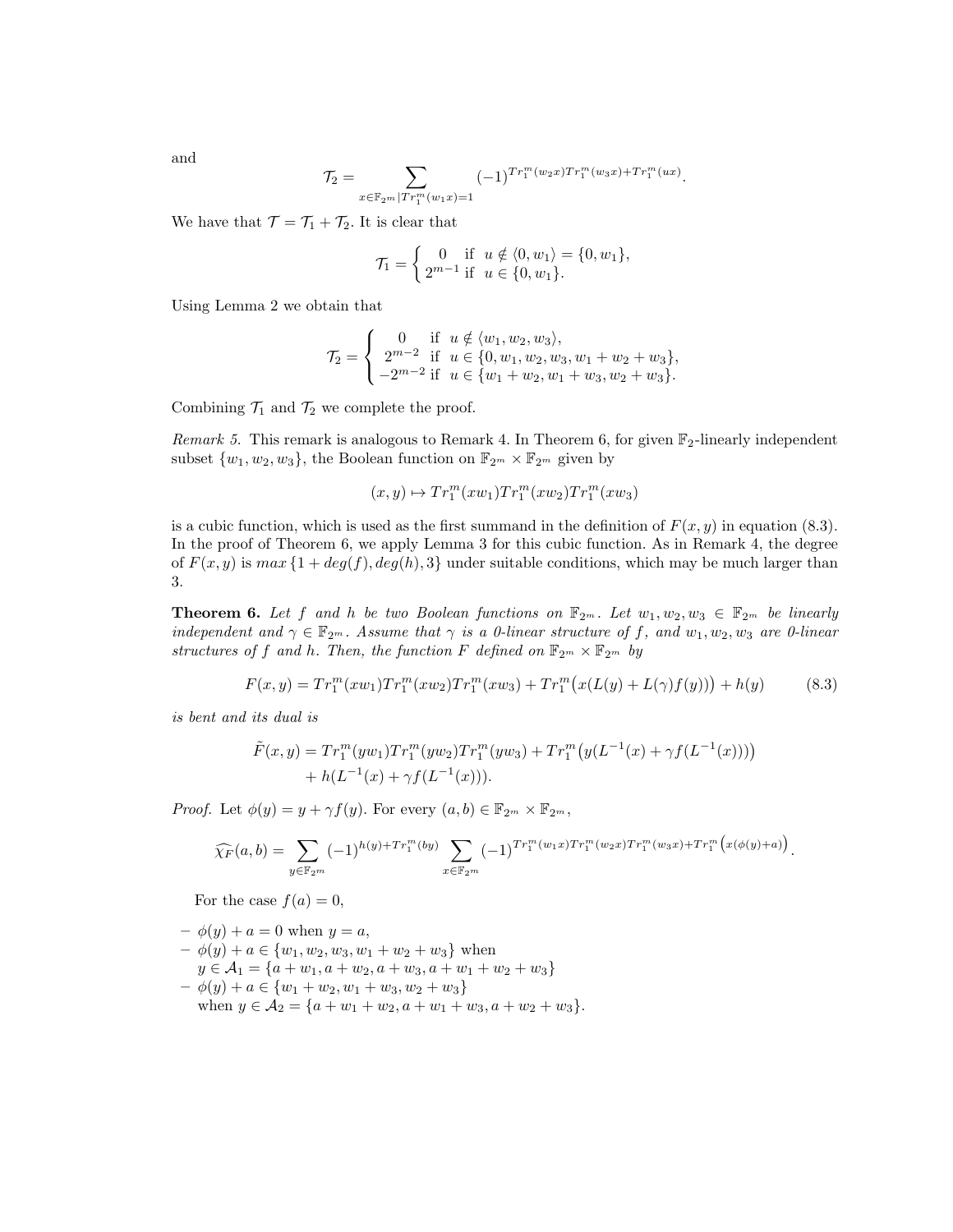Then, following the steps in proof of Theorem 4 and using Lemma 3, we get

$$
\widehat{\chi_F}(a,b) = 3 \cdot 2^{m-2} (-1)^{Tr_1^m(ba) + h(a)} + 2^{m-2} \sum_{y \in A_1} (-1)^{Tr_1^m(by) + h(y)}
$$

$$
-2^{m-2} \sum_{y \in A_2} (-1)^{Tr_1^m(by) + h(y)}
$$

$$
= 2^{m-2} \left[ (-1)^{Tr_1^m(ba) + h(a)} \right] \mathcal{S}
$$

where

$$
S = [3 + S_1 + S_2], \tag{8.4}
$$

 $S_1 = (-1)^{Tr_1^m(bw_1)} + (-1)^{Tr_1^m(bw_2)} + (-1)^{Tr_1^m(bw_3)} + (-1)^{Tr_1^m(b(w_1+w_2+w_3))}$  and  $\mathcal{S}_2 = (-1)^{Tr_1^m(b(w_1+w_2))} + (-1)^{Tr_1^m(b(w_1+w_3))} + (-1)^{Tr_1^m(b(w_2+w_3))}$ . Let  $(-1)^{Tr_1^m(bw_i)} = c_i$  where  $c_i \in \mathbb{F}_2$ , for  $i = 1, 2, 3$ . Then,  $3 + S_1 + S_2 = \pm 4$  and hence  $\widehat{\chi}_F(a, b) = \pm 2^m$ . The proof for the case  $f(a) = 1$  is very similar.

As in Theorem 5, in the following we get a modification of Theorem 6 using two linear structures instead of one linear structure.

**Theorem 7.** Let  $f$ ,  $g$  and  $h$  be Boolean functions on  $\mathbb{F}_{2^m}$ . Let  $w_1, w_2, w_3 \in \mathbb{F}_{2^m}$  be linearly inde*pendent and*  $\gamma, \delta \in \mathbb{F}_{2^m}, \gamma \neq \delta$ *. Assume that*  $\gamma$  *is a 0-linear structure of*  $f, \delta$  *is a 0-linear structure of f and g. Moreover, assume that w*1*, w*2*, w*<sup>3</sup> *are 0-linear structures of f, g and h. Then, the function F defined on*  $\mathbb{F}_{2^m} \times \mathbb{F}_{2^m}$  *by* 

$$
F(x,y) = Tr_1^m(xw_1)Tr_1^m(xw_2)Tr_1^m(xw_3) + Tr_1^m(x(L(y) + L(\gamma)f(y) + L(\delta)g(y))) + h(y)
$$

*is bent and its dual is*

$$
\tilde{F}(x,y) = Tr_1^m(yw_1)Tr_1^m(yw_2)Tr_1^m(yw_3) + Tr_1^m(y\rho^{-1}(x)) + h(\rho^{-1}(x)) \text{ where}
$$
\n
$$
\rho^{-1}(x) = L^{-1}(x) + \gamma f(L^{-1}(x)) + \delta \left[ g(L^{-1}(x)) \left( 1 + f(L^{-1}(x)) \right) + g(L^{-1}(x) + \gamma) f(L^{-1}(x)) \right].
$$

#### **Acknowledgment**

The authors would like to thank the anonymous reviewers and the program committee for the detailed and constructive comments which improved the paper a lot.

#### **References**

- 1. Canteaut, A., Naya-Plasencia, M.: Structural weakness of mappings with a low differential uniformity. In Conference on Finite Fields and Applications. (2009)
- 2. Carlet, C., Prouff, E.: On plateaued functions and their constructions. In Fast Software Encryption, Springer Berlin Heidelberg. 54-73 (2003)
- 3. Carlet, C., Yucas, J. L.: Piecewise constructions of bent and almost optimal Boolean functions. Des. Codes Cryptography. 37, 449-464 (2005)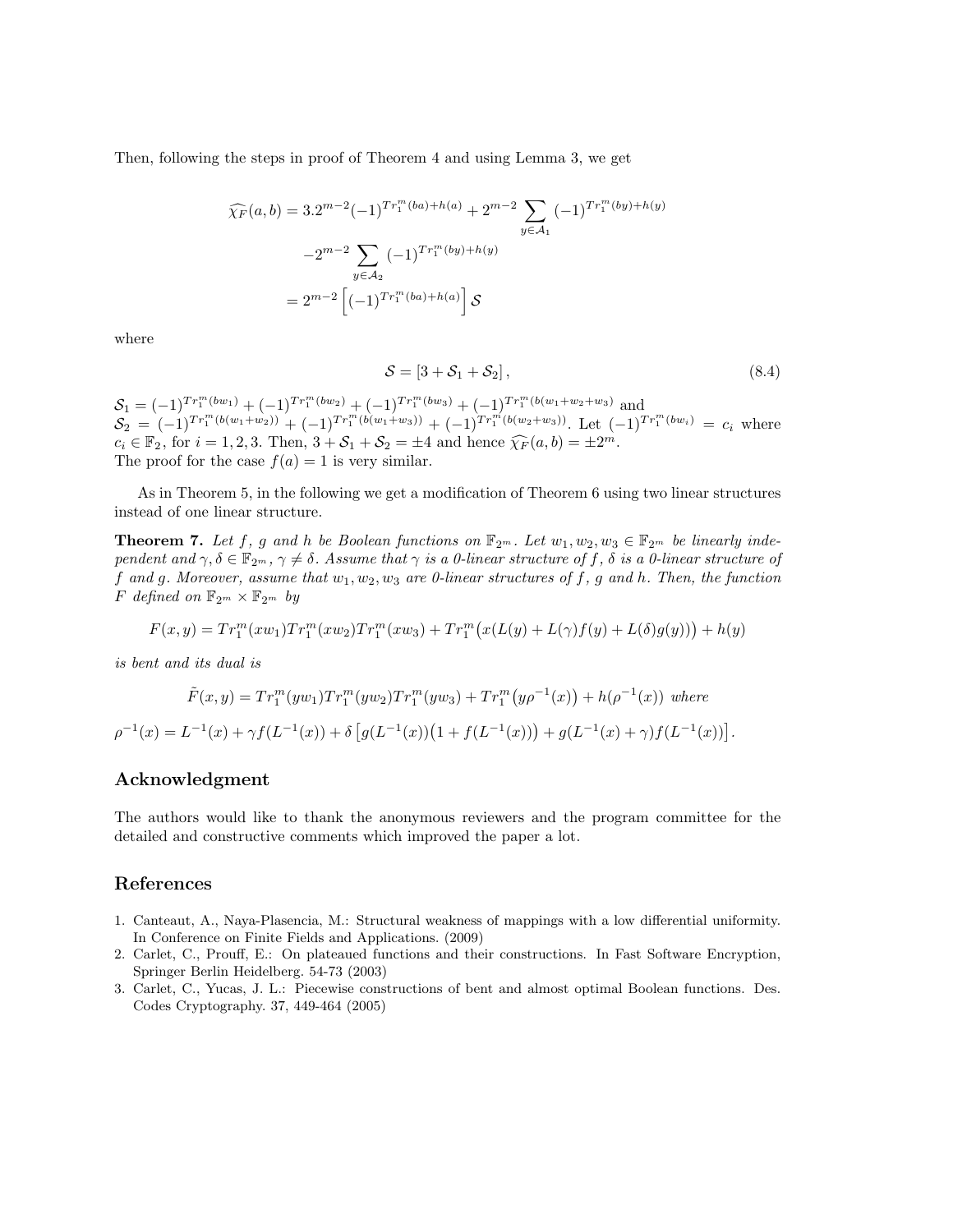- 4. Carlet, C.: On bent and highly nonlinear balanced/resilient functions and their algebraic immunities. Applied Algebra, Algebraic Algorithms and Error-Correcting Codes, Springer Berlin Heidelberg. 1-28 (2006)
- 5. Carlet, C.: Boolean functions for Cryptography and Error Correcting Codes. In Yves Crama and Peter L. Hammer, editors, Boolean Models and Methods in Mathematics, Computer Science, and Engineering, Cambridge University Press. 257-397 (2010)
- 6. Carlet, C.: Open problems on binary bent functions. In Open Problems in Mathematics and Computational Science, Springer. 203-241 (2014)
- 7. Carlet, C., Mesnager, S.: Four decades of research on bent functions. Journal Designs, Codes and Cryptography (to appear)
- 8. Charpin, P., Kyureghyan, G. M.: On a class of permutation polynomials over  $\mathbb{F}_{2^n}$ . SETA 2008, in: Lecture Notes in Comput. Sci. 5203, Springer-Verlag, Berlin, 368-376 (2008)
- 9. Charpin, P., Kyureghyan, G. M.: When does  $G(x) + \gamma Tr(H(x))$  permute  $\mathbb{F}_2$ ? Finite Fields Appl. 15(5), 615-632 (2009)
- 10. Charpin, P., Kyureghyan, G. M.: Monomial functions with linear structure and permutation polynomials. In Finite Fields: Theory and Applications - Fq9 - Contemporary Mathematics, AMS. 518, 99-111 (2010)
- 11. Charpin, P., Kyureghyan, G. M., Suder, V.: Sparse Permutations with Low Differential Uniformity. Finite Fields and Their Applications. 28, 214-243 (2014)
- 12. Charpin, P., Mesnager, S., Sarkar, S.: On involutions of finite fields. In Proceedings of 2015 IEEE International Symposium on Information Theory, ISIT (2015)
- 13. Charpin, P., Sarkar, S.: Polynomials With Linear Structure and Maiorana-McFarland Construction. IEEE Trans. Inf. Theory. 57(6), 3796-3804 (2011)
- 14. Chee, S., Lee, S., Kim, K.: Semi-bent Functions. Advances in Cryptology-ASIACRYPT'94. LNCS, 917, 107-118 (1994)
- 15. Dillon, J.: Elementary Hadamard Difference Sets. Ph.D. dissertation, Univ. of Maryland, College Park (1974)
- 16. Kyureghyan, G.: Constructing permutations of finite fields via linear translators. Journal of Combinatorial Theory Series A. 118(3), 1052-1061 (2011)
- 17. Lai, X.: Additive and linear structures of cryptographic functions. Fast Software Encryption. LNCS, 1008, 75-85 (1995)
- 18. Mesnager, S.: Semi-bent functions from oval polynomials. In Proceedings of Fourteenth International Conference on Cryptography and Coding, IMACC 2013. LNCS 8308, 1-15 (2013)
- 19. Mesnager, S.: Several new infinite families of bent functions and their duals. IEEE Trans. Inf. Theory. 60(7), 4397-4407 (2014)
- 20. Mesnager, S.: On semi-bent functions and related plateaued functions over the Galois field *F*2*<sup>n</sup>* . In Open Problems in Mathematics and Computational Science, Springer. 243-273 (2014)
- 21. Mesnager, S.: Further constructions of infinite families of bent functions from new permutations and their duals. Journal of Cryptography and Communications (CCDS), Springer (to appear)
- 22. Mesnager, S.: Bent functions: fundamentals and results. Springer 2015 (to appear)
- 23. Rothaus, O-S.: On bent functions. J. Combin. Theory Ser. A. 20, 300-305 (1976)
- 24. Sun, G., Wu, C.: Construction of semi-bent Boolean functions in even number of variables. Chin. J. Electron. 18(2), 231-237 (2009)
- 25. Zheng, Y., Zhang, X. M.: Plateaued functions. In Advances in Cryptology-ICICS. LNCS, 1726, 284-300 (1999)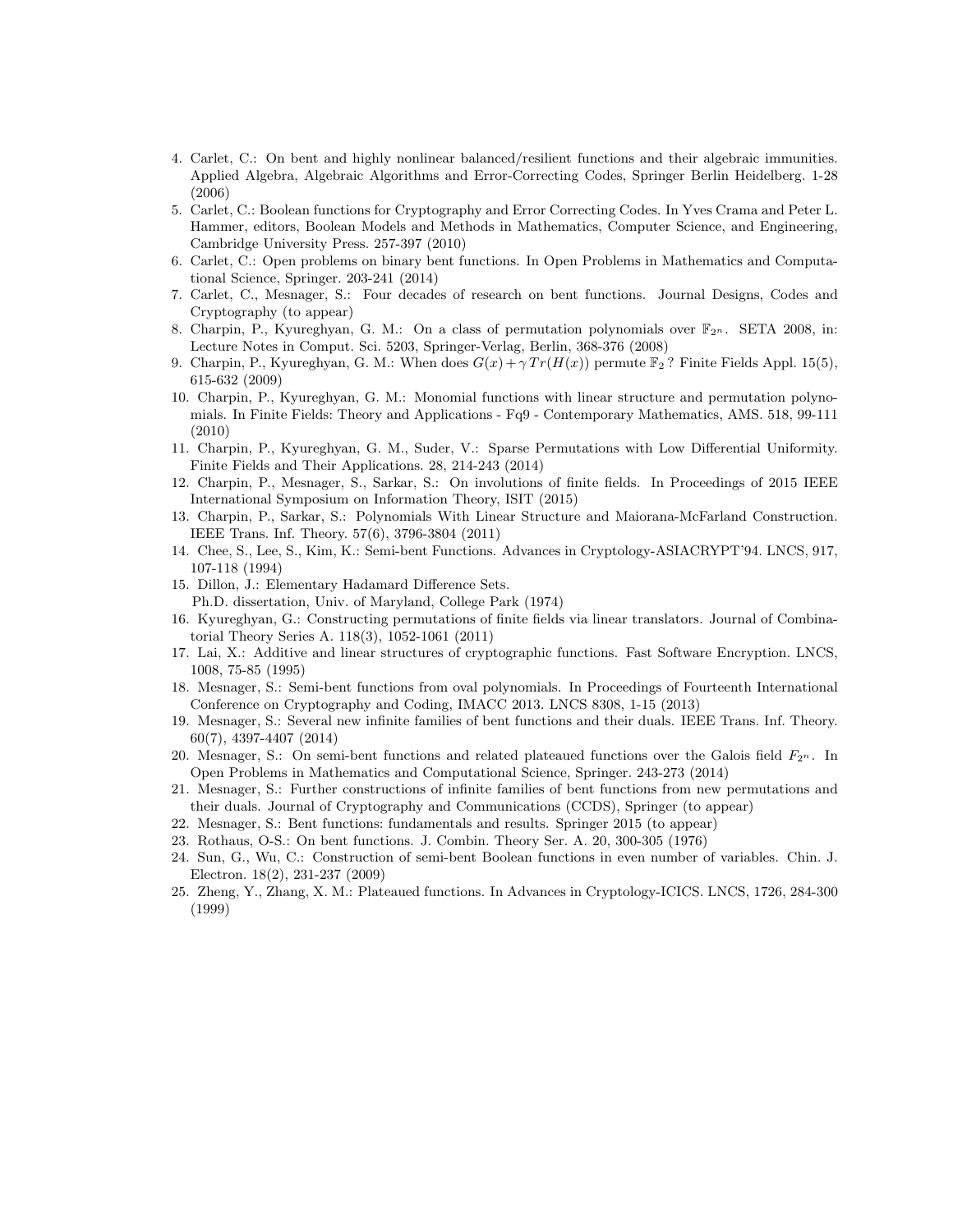#### **A Appendix**

The following proposition is related to Proposition 4 in Section 4.

**Proposition 8.** *Let H be defined by equation*  $(4.1)$ ,  $\gamma$  *and*  $\delta$  *be defined as in Proposition* 4. Then the dual of H is  $\tilde{H}(x,y) = Tr_1^m (y\phi^{-1}(x)) + h(\phi^{-1}(x))$  where  $\phi^{-1} = \pi_2^{-1} \circ \rho^{-1} \circ \pi_1^{-1}$  and  $\rho^{-1}(x)$ *is given as follows.*

*(i) If*  $\gamma$  *is a* 0*-linear structure of f,*  $\delta$  *is a* 0*-linear structure of f and g, then* 

$$
\rho^{-1}(x) = x + \gamma f(x) + \delta [g(x)(1 + f(x)) + g(x + \gamma) f(x)].
$$

*(ii)* If  $\gamma$  *is a* 0*-linear structure of f*,  $\delta$  *is a* 1*-linear structure of f* and  $\delta + \gamma$  *is a* 0*-linear structure of g, then*

$$
\rho^{-1}(x) = x + \gamma \left[ g(x) + f(x) \big( 1 + g(x) + g(x + \gamma) \big) \right] + \delta \left[ g(x) (1 + f(x)) + g(x + \gamma) f(x) \right].
$$

*(iii) If*  $\delta$  *is a* 0*-linear structure of*  $g$ *,*  $\gamma$  *is a* 0*-linear structure of*  $f$  *and*  $g$ *, then* 

$$
\rho^{-1}(x) = x + \gamma [f(x)(1 + g(x)) + f(x + \delta)g(x)] + \delta g(x).
$$

*(iv)* If  $\delta$  *is a* 0*-linear structure of g,*  $\gamma$  *<i>is a* 1*-linear structure of g and*  $\delta + \gamma$  *is a* 0*-linear structure of f, then*

$$
\rho^{-1}(x) = x + \gamma [f(x)(1 + g(x)) + f(x + \delta)g(x)] + \delta [f(x)(1 + g(x)) + (1 + f(x + \delta))g(x)].
$$

*(v) If δ is a* 1*-linear structure of f or δ is a* 0*-linear structure of g, then*

$$
\rho^{-1}(x) = x + \gamma \left[ f(x)(1 + g(x + \delta)) + (1 + f(x))g(x) \right] + \delta f(x).
$$

*(vi) If*  $\gamma$  *is a* 1*-linear structure of g,*  $\delta$  *is a* 1*-linear structure of f and g, then* 

$$
\rho^{-1}(x) = x + \gamma g(x) + \delta [f(x)(1 + g(x)) + f(x + \gamma)g(x)].
$$

*Proof.* We give only the proof for the case (i). Assume that  $\gamma$  is a 0-linear structure of *f*,  $\delta$  is a 0-linear structure of *f* and *g*, then we claim that

$$
\rho^{-1}(x) = \begin{cases}\nx & \text{if } f(x) = 0 \text{ and } g(x) = 0 \\
x + \delta & \text{if } f(x) = 0 \text{ and } g(x) = 1 \\
x + \gamma & \text{if } f(x) = 1 \text{ and } g(x + \gamma) = 0 \\
x + \gamma + \delta & \text{if } f(x) = 1 \text{ and } g(x + \gamma) = 1\n\end{cases}
$$
\n(A.1)

Let  $\rho(y) = a$ . Then,

$$
y + \gamma f(y) + \delta g(y) = a \tag{A.2}
$$

Taking *f* of both sides gives  $f(y + \gamma f(y) + \delta g(y)) = f(a)$ . Since  $\gamma$  and  $\delta$  are 0-linear structures of *f*, we get

$$
f(y) = f(a). \tag{A.3}
$$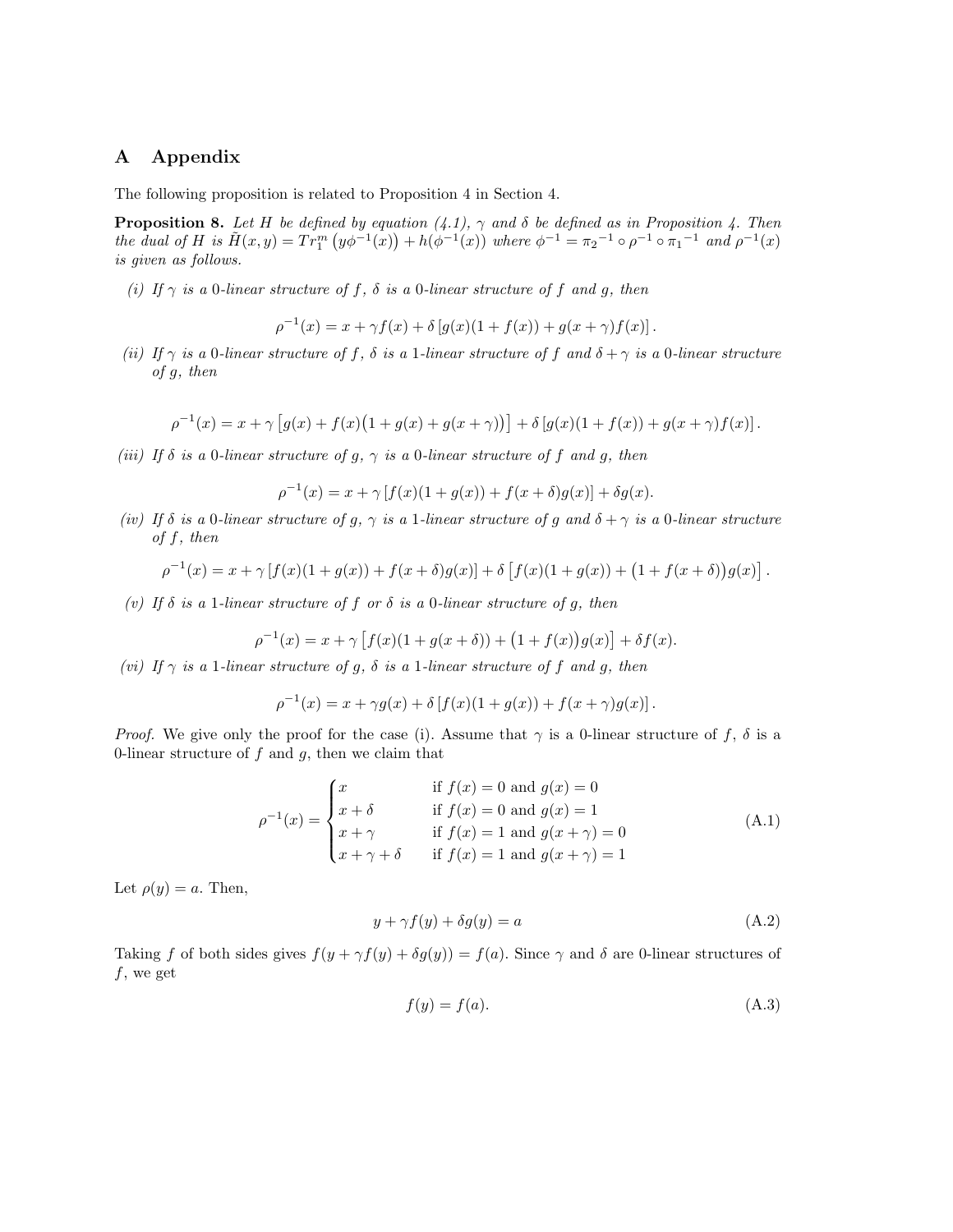Note that,  $(f(a), g(a)) \in \{(0,0), (0,1), (1,0), (1,1)\}$ . These four cases correspond to the cases in equation  $(A.1)$ . We prove only the first case in equation  $(A.1)$  and the proofs of other cases are similar. Hence, we assume that  $(f(a), g(a)) = (0, 0)$ . Then, by equation  $(A.3)$ ,  $f(y) = 0$  and by equation (A.2),  $y + \delta g(y) = a$ . Taking *g* of both sides and using that  $\delta$  is a 0-linear structure of *g*, we obtain that  $g(y + \delta g(y)) = g(y) = g(a)$ . As  $g(a) = 0$  by our assumption, we get  $g(y) = 0$  and putting  $f(y) = g(y) = 0$  in equation (A.2) we conclude that  $y = a$ . Finally, the equation (A.1) can be written in the form

$$
\rho^{-1}(x) = x + \gamma f(x) + \delta [g(x)(1 + f(x)) + g(x + \gamma) f(x)].
$$

The following five propositions are related to Proposition 7 in Section 6.

**Proposition 9.** Let f and g be functions from  $\mathbb{F}_{2^m}$  to  $\mathbb{F}_2$ . For  $i \in \{1,2,3\}$  set  $\phi_i(y) := y + \gamma_i f(y) +$ *δig*(*y*) *where*

*(i)*  $\gamma_1$ ,  $\gamma_2$ ,  $\gamma_3$  *are elements of*  $\mathbb{F}_{2^m}^{\star}$  *which are* 0*-linear structures of f*; (*ii*)  $\delta_1$ ,  $\delta_2$  *and*  $\delta_3$  *are elements of*  $\mathbb{F}_{2^m}^{\star}$  *which are* 1*-linear structures of*  $f$ ; *(iii)*  $\gamma_1 + \delta_1$ ,  $\gamma_2 + \delta_2$ ,  $\gamma_3 + \delta_3$  *are* 0*-linear structures of g*; *(iv)*  $\gamma_1 + \gamma_2$  *and*  $\gamma_1 + \gamma_3$  *are* 0*-linear structures of g.* 

*Then the function h defined on*  $\mathbb{F}_{2^m} \times \mathbb{F}_{2^m}$  *by* 

$$
h(x,y) = Tr_1^m (x\phi_1(y)) Tr_1^m (x\phi_2(y)) + Tr_1^m (x\phi_1(y)) Tr_1^m (x\phi_3(y)) + Tr_1^m (x\phi_2(y)) Tr_1^m (x\phi_3(y))
$$

*is bent and the dual of h is given by*

$$
\tilde{h}(x,y) = Tr_1^m \left( y \phi_1^{-1}(x) \right) Tr_1^m \left( y \phi_2^{-1}(x) \right) + Tr_1^m \left( y \phi_1^{-1}(x) \right) Tr_1^m \left( y \phi_3^{-1}(x) \right) \n+ Tr_1^m \left( y \phi_2^{-1}(x) \right) Tr_1^m \left( y \phi_3^{-1}(x) \right)
$$

*where*

$$
\phi_i^{-1}(x) = x + \gamma \left[ g(x) + f(x) \left( 1 + g(x) + g(x + \gamma) \right) \right] + \delta \left[ g(x) \left( 1 + f(x) \right) + g(x + \gamma) f(x) \right].
$$

**Proposition 10.** Let f and g be functions from  $\mathbb{F}_{2^m}$  to  $\mathbb{F}_2$ . For  $i \in \{1,2,3\}$  set  $\phi_i(y) := y +$  $\gamma_i f(y) + \delta_i g(y)$  *where* 

*(i)*  $\gamma_1$ ,  $\gamma_2$ ,  $\gamma_3$  *are elements of*  $\mathbb{F}_{2^m}^{\star}$  *which are* 0*-linear structures of f and g*; (*ii*)  $\delta_1$ ,  $\delta_2$  *and*  $\delta_3$  *are elements of*  $\mathbb{F}_{2^m}^{\star}$  *which are* 0*-linear structures of g*; (*iii*)  $\delta_1 + \delta_2$  *and*  $\delta_1 + \delta_3$  *are* 0*-linear structures of f.* 

*Then the function h defined on*  $\mathbb{F}_{2^m} \times \mathbb{F}_{2^m}$  *by* 

$$
h(x,y) = Tr_1^m (x\phi_1(y)) Tr_1^m (x\phi_2(y)) + Tr_1^m (x\phi_1(y)) Tr_1^m (x\phi_3(y)) + Tr_1^m (x\phi_2(y)) Tr_1^m (x\phi_3(y))
$$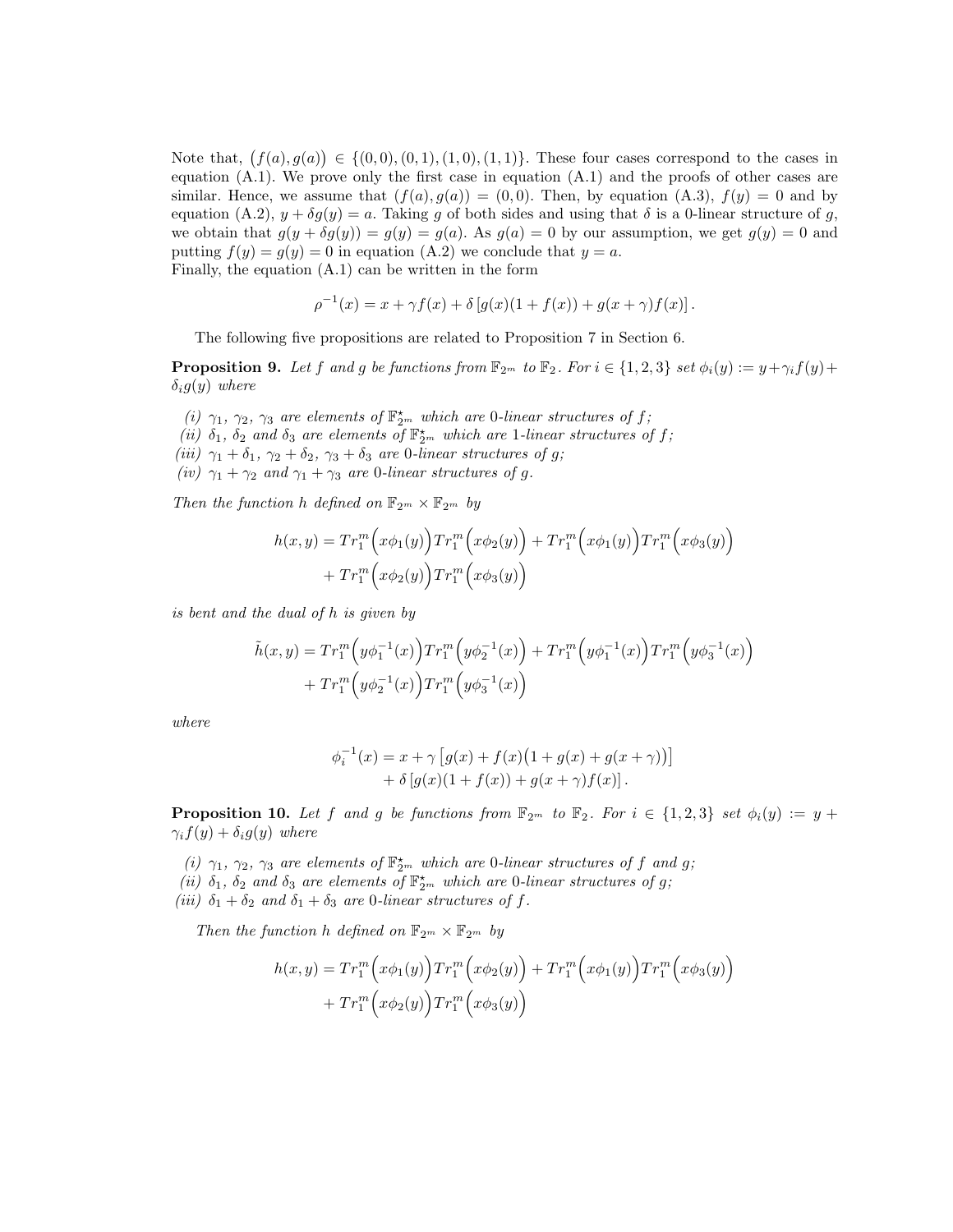*is bent and the dual of h is given by*

$$
\tilde{h}(x,y) = Tr_1^m \left( y \phi_1^{-1}(x) \right) Tr_1^m \left( y \phi_2^{-1}(x) \right) + Tr_1^m \left( y \phi_1^{-1}(x) \right) Tr_1^m \left( y \phi_3^{-1}(x) \right) \n+ Tr_1^m \left( y \phi_2^{-1}(x) \right) Tr_1^m \left( y \phi_3^{-1}(x) \right)
$$

 $where \ \phi_i^{-1}(x) = x + \gamma [f(x)(1 + g(x)) + f(x + \delta)g(x)] + \delta g(x).$ 

**Proposition 11.** Let f and g be functions from  $\mathbb{F}_{2^m}$  to  $\mathbb{F}_2$ . For  $i \in \{1,2,3\}$  set  $\phi_i(y) := y +$  $\gamma_i f(y) + \delta_i g(y)$  *where* 

- *(i)*  $\gamma_1$ ,  $\gamma_2$ ,  $\gamma_3$  *are elements of*  $\mathbb{F}_{2^m}^{\star}$  *which are* 1*-linear structures of g*;
- (*ii*)  $\delta_1$ ,  $\delta_2$  *and*  $\delta_3$  *are elements of*  $\mathbb{F}_{2^m}^{\star}$  *which are* 0*-linear structures of g*;
- $(iii)$   $\gamma_1 + \delta_1$ ,  $\gamma_2 + \delta_2$ ,  $\gamma_3 + \delta_3$  *are* 0*-linear structures of f;*
- *(iv)*  $\delta_1 + \delta_2$  *and*  $\delta_1 + \delta_3$  *are* 0*-linear structures of f.*

*Then the function h defined on*  $\mathbb{F}_{2^m} \times \mathbb{F}_{2^m}$  *by* 

$$
h(x,y) = Tr_1^m (x\phi_1(y)) Tr_1^m (x\phi_2(y)) + Tr_1^m (x\phi_1(y)) Tr_1^m (x\phi_3(y))
$$
  
+ 
$$
Tr_1^m (x\phi_2(y)) Tr_1^m (x\phi_3(y))
$$

*is bent and the dual of h is given by*

$$
\tilde{h}(x,y) = Tr_1^m \left( y \phi_1^{-1}(x) \right) Tr_1^m \left( y \phi_2^{-1}(x) \right) + Tr_1^m \left( y \phi_1^{-1}(x) \right) Tr_1^m \left( y \phi_3^{-1}(x) \right) \n+ Tr_1^m \left( y \phi_2^{-1}(x) \right) Tr_1^m \left( y \phi_3^{-1}(x) \right)
$$

*where*

$$
\phi_i^{-1}(x) = x + \gamma [f(x)(1 + g(x)) + f(x + \delta)g(x)] + \delta [f(x)(1 + g(x)) + (1 + f(x + \delta))g(x)].
$$

**Proposition 12.** Let f and g be functions from  $\mathbb{F}_{2^m}$  to  $\mathbb{F}_2$ . For  $i \in \{1,2,3\}$  set  $\phi_i(y) := y +$  $\gamma_i f(y) + \delta_i g(y)$  *where* 

- *(i)*  $\gamma_1$ ,  $\gamma_2$ ,  $\gamma_3$  *are elements of*  $\mathbb{F}_{2^m}^{\star}$  *which are 1-linear structures of f and g*;
- (*ii*)  $\delta_1$ ,  $\delta_2$  *and*  $\delta_3$  *are elements of*  $\mathbb{F}_{2^m}^{\star}$  *which are* 1*-linear structures of*  $f$ ;
- *(iii)*  $\delta_1 + \delta_2$  *and*  $\delta_1 + \delta_3$  *are* 0*-linear structures of g.*

*Then the function h defined on*  $\mathbb{F}_{2^m} \times \mathbb{F}_{2^m}$  *by* 

$$
h(x,y) = Tr_1^m (x\phi_1(y)) Tr_1^m (x\phi_2(y)) + Tr_1^m (x\phi_1(y)) Tr_1^m (x\phi_3(y))
$$
  
+ 
$$
Tr_1^m (x\phi_2(y)) Tr_1^m (x\phi_3(y))
$$

*is bent and the dual of h is given by*

$$
\tilde{h}(x,y) = Tr_1^m \left( y\phi_1^{-1}(x) \right) Tr_1^m \left( y\phi_2^{-1}(x) \right) + Tr_1^m \left( y\phi_1^{-1}(x) \right) Tr_1^m \left( y\phi_3^{-1}(x) \right) \n+ Tr_1^m \left( y\phi_2^{-1}(x) \right) Tr_1^m \left( y\phi_3^{-1}(x) \right)
$$

 $where \ \phi_i^{-1}(x) = x + \gamma \left[ f(x)(1 + g(x + \delta)) + (1 + f(x))g(x) \right] + \delta f(x).$